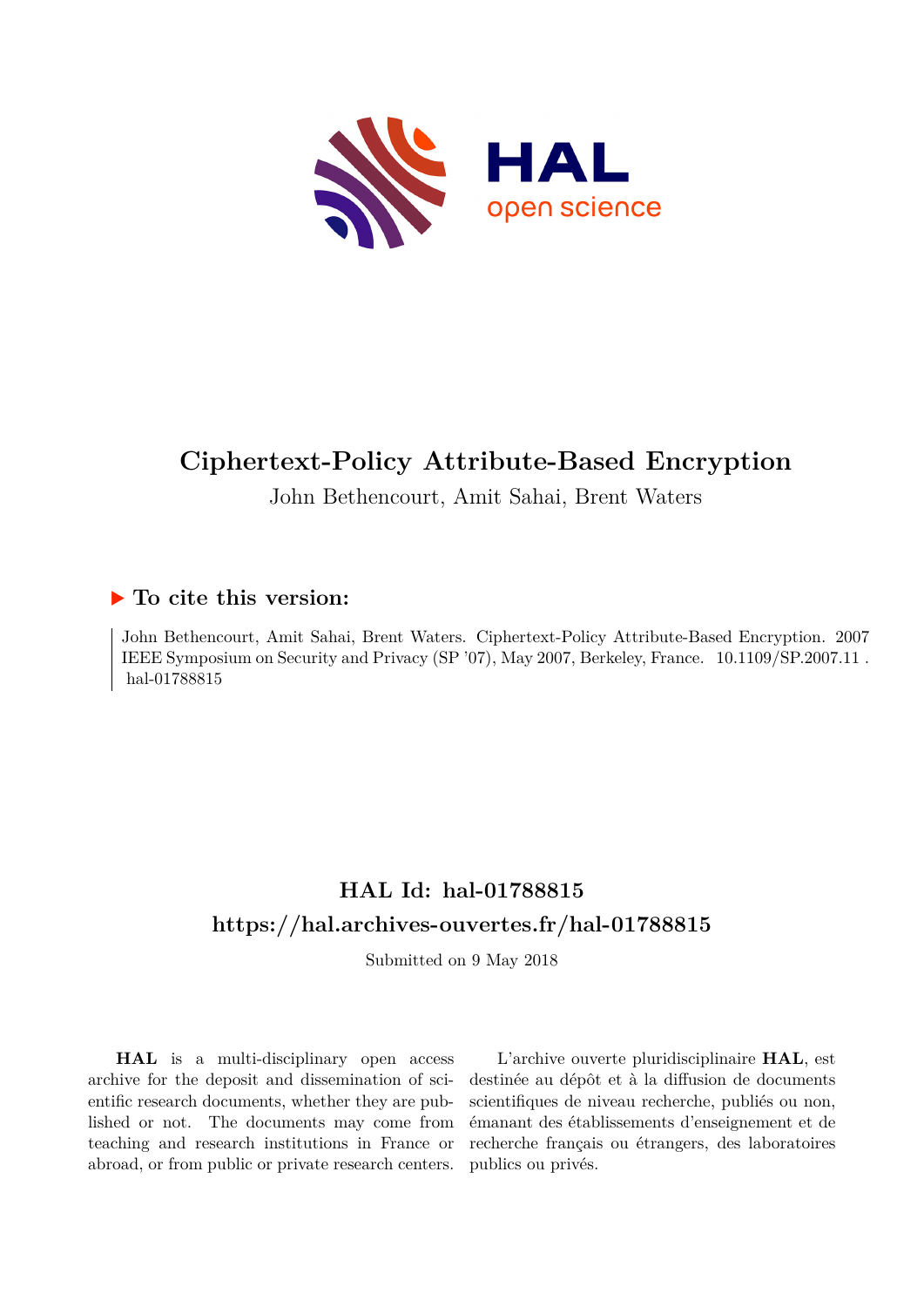### Ciphertext-Policy Attribute-Based Encryption

John Bethencourt Carnegie Mellon University bethenco@cs.cmu.edu

Amit Sahai <sup>∗</sup> UCLA sahai@cs.ucla.edu

Brent Waters † SRI International bwaters@csl.sri.com

#### Abstract

In several distributed systems a user should only be able to access data if a user posses a certain set of credentials or attributes. Currently, the only method for enforcing such policies is to employ a trusted server to store the data and mediate access control. However, if any server storing the data is compromised, then the confidentiality of the data will be compromised. In this paper we present a system for realizing complex access control on encrypted data that we call Ciphertext-Policy Attribute-Based Encryption. By using our techniques encrypted data can be kept confidential even if the storage server is untrusted; moreover, our methods are secure against collusion attacks. Previous Attribute-Based Encryption systems used attributes to describe the encrypted data and built policies into user's keys; while in our system attributes are used to describe a user's credentials, and a party encrypting data determines a policy for who can decrypt. Thus, our methods are conceptually closer to traditional access control methods such as Role-Based Access Control (RBAC). In addition, we provide an implementation of our system and give performance measurements.

#### 1 Introduction

In many situations, when a user encrypts sensitive data, it is imperative that she establish a specific access control policy on who can decrypt this data. For example, suppose that the FBI public corruption offices in Knoxville and San Francisco are investigating an allegation of bribery involving a San Francisco lobbyist and a Tennessee congressman. The head FBI agent may want to encrypt a sensitive memo so that only personnel that have certain credentials or attributes can access it. For instance, the head agent may specify the following access structure for accessing this information: (("PUBLIC CORRUPTION OFFICE" AND ("Knoxville" OR "San Francisco")) OR (MANAGEMENT-LEVEL  $> 5$ ) OR "NAME: CHARLIE Eppes").

By this, the head agent could mean that the memo should only be seen by agents who work at the public corruption offices at Knoxville or San Francisco, FBI officials very high up in the management chain, and a consultant named Charlie Eppes.

As illustrated by this example, it can be crucial that the person in possession of the secret data be able to choose an access policy based on specific knowledge of the underlying data. Furthermore, this person may not know the exact identities of all other people who should be able to access the data, but rather she may only have a way to describe them in terms of descriptive attributes or credentials.

Traditionally, this type of expressive access control is enforced by employing a trusted server to store data locally. The server is entrusted as a reference monitor that checks that a user presents proper certification before allowing him to access records or files. However, services are increasingly storing data in a distributed fashion across many servers. Replicating data across several locations has advantages in both performance and reliability. The drawback of this trend is that it is increasingly difficult to guarantee the security of data using traditional methods; when data is stored at several locations, the chances that one of them has been compromised increases dramatically. For these reasons we would like to require that sensitive data is stored in an encrypted form so that it will remain private even if a server is compromised.

Most existing public key encryption methods allow a party to encrypt data to a particular user, but are unable to efficiently handle more expressive types of encrypted access control such as the example illustrated above.

<sup>∗</sup>Supported the US Army Research Office under the CyberTA Grant No. W911NF-06-1-0316.

<sup>†</sup>Supported by NSF CNS-0524252 and the US Army Research Office under the CyberTA Grant No. W911NF-06-1-0316.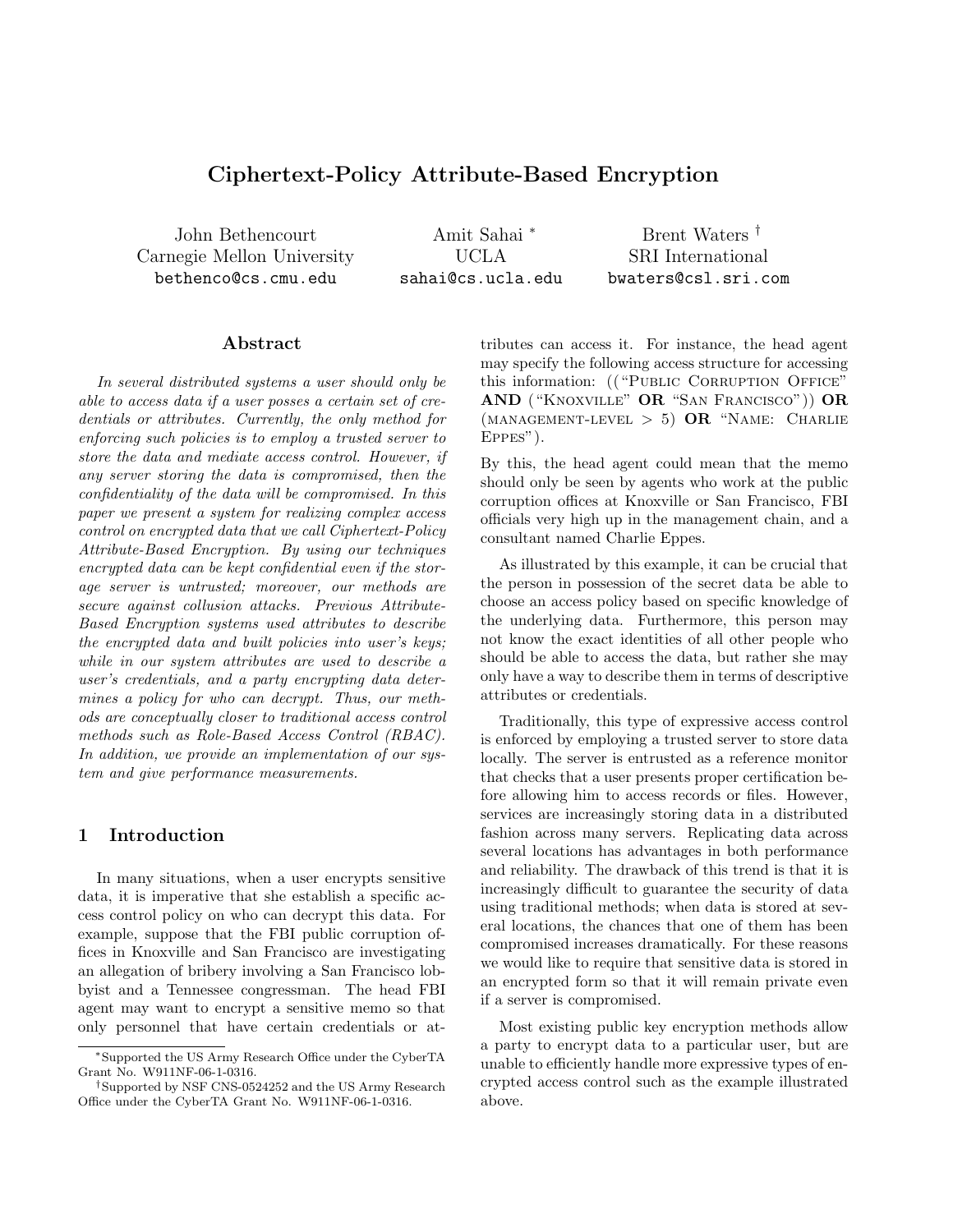Our contribution. In this work, we provide the first construction of a ciphertext-policy attribute-based en*cryption (CP-ABE)* to address this problem, and give the first construction of such a scheme. In our system, a user's private key will be associated with an arbitrary number of attributes expressed as strings. On the other hand, when a party encrypts a message in our system, they specify an associated access structure over attributes. A user will only be able to decrypt a ciphertext if that user's attributes pass through the ciphertext's access structure. At a mathematical level, access structures in our system are described by a monotonic "access tree", where nodes of the access structure are composed of threshold gates and the leaves describe attributes. We note that AND gates can be constructed as  $n$ -of-n threshold gates and **OR** gates as  $1$ -of- $n$  threshold gates. Furthermore, we can handle more complex access controls such as numeric ranges by converting them to small access trees (see discussion in the implementation section for more details).

Our techniques. At a high level, our work is similar to the recent work of Sahai and Waters [24] and Goyal et al. [15] on key-policy attribute based encryption (KP-ABE), however we require substantially new techniques. In key-policy attribute based encryption, ciphertexts are associated with sets of descriptive attributes, and users' keys are associated with policies (the reverse of our situation). We stress that in keypolicy ABE, the encryptor exerts no control over who has access to the data she encrypts, except by her choice of descriptive attributes for the data. Rather, she must trust that the key-issuer issues the appropriate keys to grant or deny access to the appropriate users. In other words, in [24, 15], the "intelligence" is assumed to be with the key issuer, and not the encryptor. In our setting, the encryptor must be able to intelligently decide who should or should not have access to the data that she encrypts. As such, the techniques of [24, 15] do not apply to our setting, and we must develop new techniques.

At a technical level, the main objective that we must attain is collusion-resistance: If multiple users collude, they should only be able to decrypt a ciphertext if at least one of the users could decrypt it on their own. In particular, referring back to the example from the beginning of this Introduction, suppose that an FBI agent that works in the terrorism office in San Francisco colludes with a friend who works in the public corruption office in New York. We do not want these colluders to be able to decrypt the secret memo by combining their attributes. This type of security is the sine qua non of access control in our setting.

In the work of [24, 15], collusion resistance is insured by using a secret-sharing scheme and embedding independently chosen secret shares into each private key. Because of the independence of the randomness used in each invocation of the secret sharing scheme, collusion-resistance follows. In our scenario, users' private keys are associated with sets of attributes instead of access structures over them, and so secret sharing schemes do not apply.

Instead, we devise a novel private key randomization technique that uses a new two-level random masking methodology. This methodology makes use of groups with efficiently computable bilinear maps, and it is the key to our security proof, which we give in the generic bilinear group model [6, 28].

Finally, we provide an implementation of our system to show that our system performs well in practice. We provide a description of both our API and the structure of our implementation. In addition, we provide several techniques for optimizing decryption performance and measure our performance features experimentally.

**Organization.** The remainder of our paper is structured as follows. In Section 2 we discuss related work. In Section 3 we our definitions and give background on groups with efficiently computable bilinear maps. We then give our construction in Section 4. We then present our implementation and performance measurements in Section 5. Finally, we conclude in Section 6.

#### 2 Related Work

Sahai and Waters [24] introduced attribute-based encryption (ABE) as a new means for encrypted access control. In an attribute-based encryption system ciphertexts are not necessarily encrypted to one particular user as in traditional public key cryptography. Instead both users' private keys and ciphertexts will be associated with a set of attributes or a policy over attributes. A user is able to decrypt a ciphertext if there is a "match" between his private key and the ciphertext. In their original system Sahai and Waters presented a Threshold ABE system in which ciphertexts were labeled with a set of attributes S and a user's private key was associated with both a threshold parameter  $k$  and another set of attributes  $S'$ . In order for a user to decrypt a ciphertext at least  $k$  attributes must overlap between the ciphertext and his private keys. One of the primary original motivations for this was to design an error-tolerant (or Fuzzy) identity-based encryption [27, 7, 12] scheme that could use biometric identities.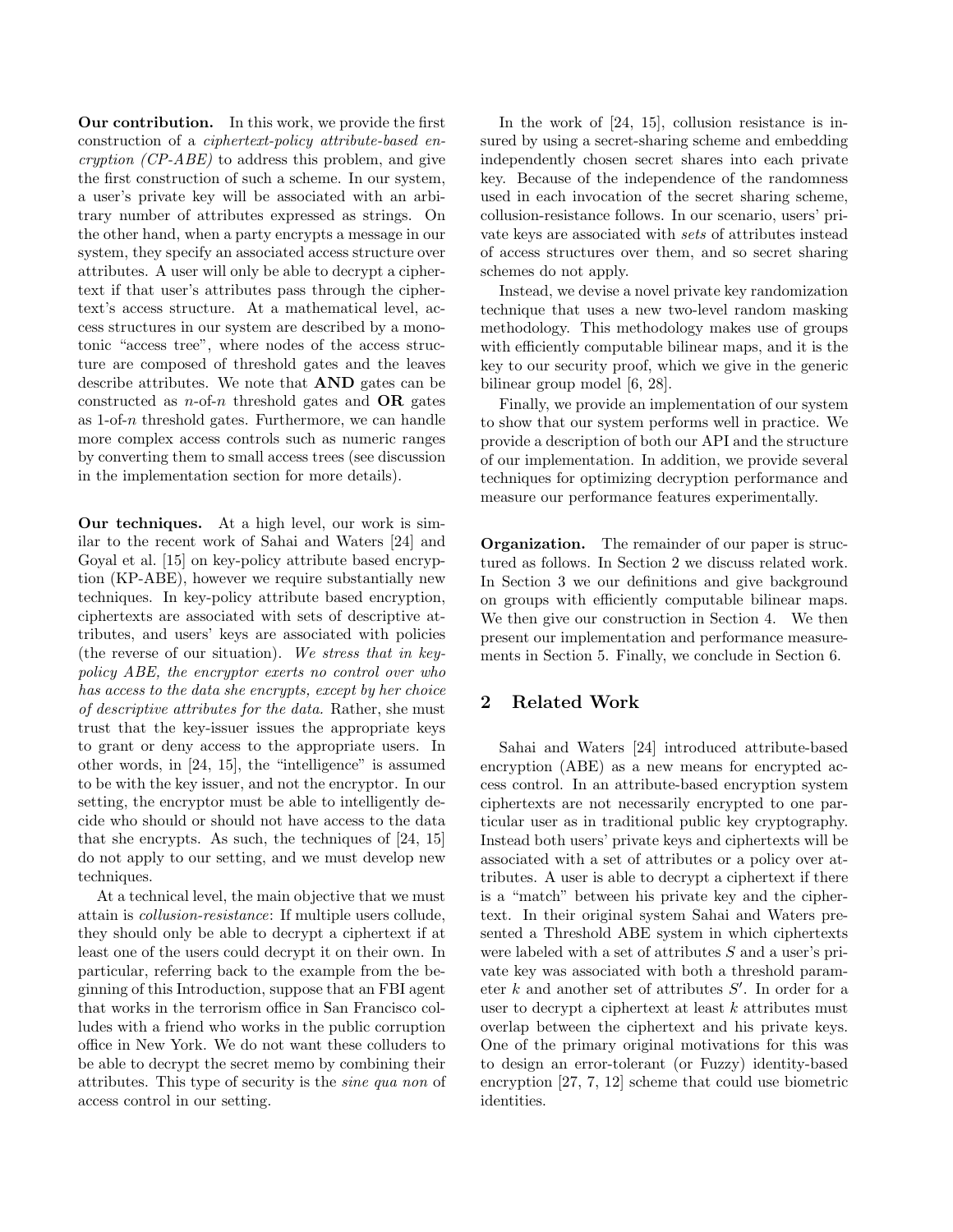The primary drawback of the Sahai-Waters [24] threshold ABE system is that the threshold semantics are not very expressive and therefore are limiting for designing more general systems. Goyal et al. introduced the idea of a more general key-policy attributebased encryption system. In their construction a ciphertext is associated with a set of attributes and a user's key can be associated with any monotonic treeaccess structure.  $1$  The construction of Goyal et al. can be viewed as an extension of the Sahai-Waters techniques where instead of embedding a Shamir [26] secret sharing scheme in the private key, the authority embeds a more general secret sharing scheme for monotonic access trees. Goyal et. al. also suggested the possibility of a ciphertext-policy ABE scheme, but did not offer any constructions.

Pirretti et al. [23] gave an implementation of the threshold ABE encryption system, demonstrated different applications of attribute-based encryption schemes and addressed several practical notions such as key-revocation. In recent work, Chase [11] gave a construction for a multi-authority attribute-based encryption system, where each authority would administer a different domain of attributes. The primary challenge in creating multi-authority ABE is to prevent collusion attacks between users that obtain key components from different authorities. While the Chase system used the threshold ABE system as its underlying ABE system at each authority, the problem of multi-authority ABE is in general orthogonal to finding more expressive ABE systems.

In addition, there is a long history of access control for data that is mediated by a server. See for example, [18, 14, 30, 20, 16, 22] and the references therein. We focus on encrypted access control, where data is protected even if the server storing the data is compromised.

Collusion Resistance and Attribute-Based Encryption The defining property of Attribute-Based Encryption systems are their resistance to collusion attacks. This property is critical for building cryptographic access control systems; otherwise, it is impossible to guarantee that a system will exhibit the desired security properties as there will exist devastating attacks from an attacker that manages to get a hold of a few private keys. While we might consider ABE systems with different flavors of expressibility, prior work [24, 15] made it clear that collusion resistance is a required property of any ABE system.

Before attribute-based encryption was introduced

there were other systems that attempted to address access control of encrypted data [29, 8] by using secret sharing schemes [17, 9, 26, 5, 3] combined with identity-based encryption; however, these schemes did not address resistance to collusion attacks. Recently, Kapadia, Tsang, and Smith [19] gave a cryptographic access control scheme that employed proxy servers. Their work explored new methods for employing proxy servers to hide policies and use non-monontonic access control for small universes of attributes. We note that although they called this scheme a form of CP-ABE, the scheme does not have the property of collusion resistance. As such, we believe that their work should not be considered in the class of attribute-based encryption systems due to its lack of security against collusion attacks.

#### 3 Background

We first give formal definitions for the security of ciphertext policy attribute based encryption (CP-ABE). Next, we give background information on bilinear maps. Like the work of Goyal et al. [15] we define an access structure and use it in our security definitions. However, in these definitions the attributes will describe the users and the access structures will be used to label different sets of encrypted data.

#### 3.1 Definitions

#### Definition 1 (Access Structure [1]) Let

 ${P_1, P_2, \ldots, P_n}$  be a set of parties. A collection  $\mathbb{A} \subseteq 2^{\{P_1, P_2, ..., P_n\}}$  is monotone if  $\forall B, C$ : if  $B \in \mathbb{A}$  and  $B \subseteq C$  then  $C \in \mathbb{A}$ . An access structure (respectively, monotone access structure) is a collection (respectively, monotone collection) A of non-empty subsets of  $\{P_1, P_2, \ldots, P_n\}$ , i.e.,  $\mathbb{A} \subseteq 2^{\{P_1, P_2, \ldots, P_n\}} \setminus \{\emptyset\}$ . The sets in A are called the authorized sets, and the sets not in  $A$  are called the unauthorized sets.

In our context, the role of the parties is taken by the attributes. Thus, the access structure A will contain the authorized sets of attributes. We restrict our attention to monotone access structures. However, it is also possible to (inefficiently) realize general access structures using our techniques by having the not of an attribute as a separate attribute altogether. Thus, the number of attributes in the system will be doubled. From now on, unless stated otherwise, by an access structure we mean a monotone access structure.

An ciphertext-policy attribute based encryption scheme consists of four fundamental algorithms: Setup, Encrypt, KeyGen, and Decrypt. In addition, we allow for the option of a fifth algorithm Delegate.

 ${}^{1}$ Goyal et al. show in addition how to construct a key-policy ABE scheme for any linear secret sharing scheme.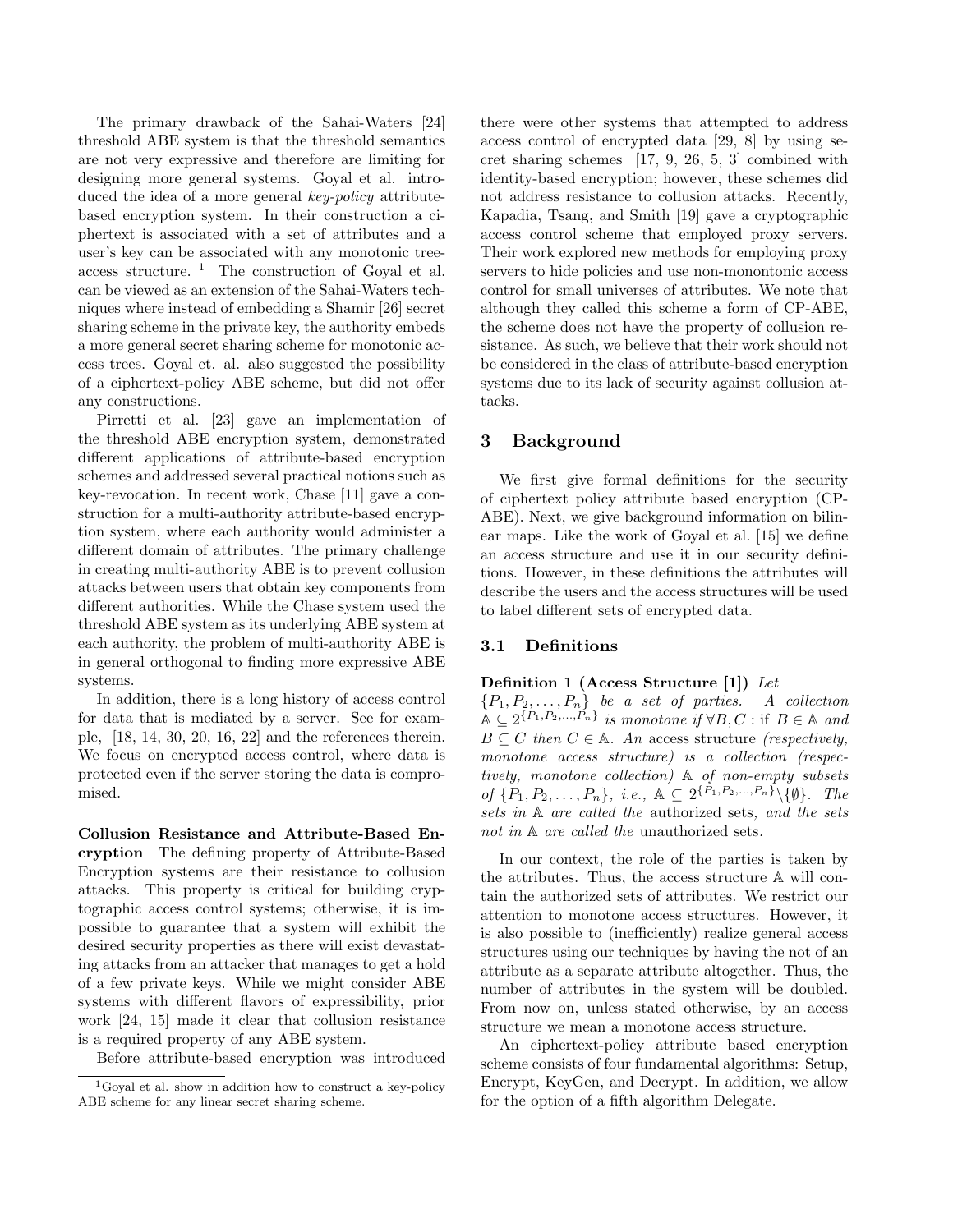Setup. The setup algorithm takes no input other than the implicit security parameter. It outputs the public parameters PK and a master key MK.

**Encrypt(PK, M, A).** The encryption algorithm takes as input the public parameters PK, a message M, and an access structure A over the universe of attributes. The algorithm will encrypt M and produce a ciphertext CT such that only a user that possesses a set of attributes that satisfies the access structure will be able to decrypt the message. We will assume that the ciphertext implicitly contains A.

**Key Generation**( $MK, S$ ). The key generation algorithm takes as input the master key MK and a set of attributes  $S$  that describe the key. It outputs a private key SK.

Decrypt(PK, CT, SK). The decryption algorithm takes as input the public parameters PK, a ciphertext CT, which contains an access policy A, and a private key SK, which is a private key for a set  $S$  of attributes. If the set S of attributes satisfies the access structure A then the algorithm will decrypt the ciphertext and return a message M.

**Delegate**(SK, S). The delegate algorithm takes as input a secret key SK for some set of attributes S and a set  $S \subseteq S$ . It output a secret key SK for the set of attributes  $\tilde{S}$ .

We now describe a security model for ciphertextpolicy ABE schemes. Like identity-based encryption schemes [27, 7, 12] the security model allows the adversary to query for any private keys that cannot be used to decrypt the challenge ciphertext. In CP-ABE the ciphertexts are identified with access structures and the private keys with attributes. It follows that in our security definition the adversary will choose to be challenged on an encryption to an access structure  $\mathbb{A}^*$  and can ask for any private key S such that S does not satisfy  $\mathbb{S}^*$ . We now give the formal security game.

#### Security Model for CP-ABE

- Setup. The challenger runs the Setup algorithm and gives the public parameters, PK to the adversary.
- Phase 1. The adversary makes repeated private keys corresponding to sets of attributes  $S_1, \ldots, S_{q_1}$ .
- Challenge. The adversary submits two equal length messages  $M_0$  and  $M_1$ . In addition the adversary gives a challenge access structure  $\mathbb{A}^*$  such that

none of the sets  $S_1, \ldots, S_{q_1}$  from Phase 1 satisfy the access structure. The challenger flips a random coin b, and encrypts  $M_b$  under  $\mathbb{A}^*$ . The ciphertext CT<sup>\*</sup> is given to the adversary.

Phase 2. Phase 1 is repeated with the restriction that none of sets of attributes  $S_{q_1+1},\ldots,S_q$  satisfy the access structure corresponding to the challenge.

**Guess**. The adversary outputs a guess  $b'$  of  $b$ .

The advantage of an adversary  $A$  in this game is defined as  $Pr[b' = b] - \frac{1}{2}$ . We note that the model can easily be extended to handle chosen-ciphertext attacks by allowing for decryption queries in Phase 1 and Phase 2.

Definition 2 An ciphertext-policy attribute-based encryption scheme is secure if all polynomial time adversaries have at most a negligible advantage in the above game.

#### 3.2 Bilinear Maps

We present a few facts related to groups with efficiently computable bilinear maps.

Let  $\mathbb{G}_0$  and  $\mathbb{G}_1$  be two multiplicative cyclic groups of prime order p. Let g be a generator of  $\mathbb{G}_0$  and e be a bilinear map,  $e : \mathbb{G}_0 \times \mathbb{G}_0 \to \mathbb{G}_1$ . The bilinear map  $e$ has the following properties:

- 1. Bilinearity: for all  $u, v \in \mathbb{G}_0$  and  $a, b \in \mathbb{Z}_p$ , we have  $e(u^a, v^b) = e(u, v)^{ab}$ .
- 2. Non-degeneracy:  $e(g, g) \neq 1$ .

We say that  $\mathbb{G}_0$  is a bilinear group if the group operation in  $\mathbb{G}_0$  and the bilinear map  $e : \mathbb{G}_0 \times \mathbb{G}_0 \to \mathbb{G}_1$ are both efficiently computable. Notice that the map e is symmetric since  $e(g^a, g^b) = e(g, g)^{ab} = e(g^b, g^a)$ .

#### 4 Our Construction

In this section we provide the construction of our system. We begin by describing the model of access trees and attributes for respectively describing ciphertexts and private keys. Next, we give the description of our scheme. Finally, we follow with a discussion of security, efficiency, and key revocation. We provide our proof of security in Appendix A.

#### 4.1 Our Model

In our construction private keys will be identified with a set  $S$  of descriptive attributes. A party that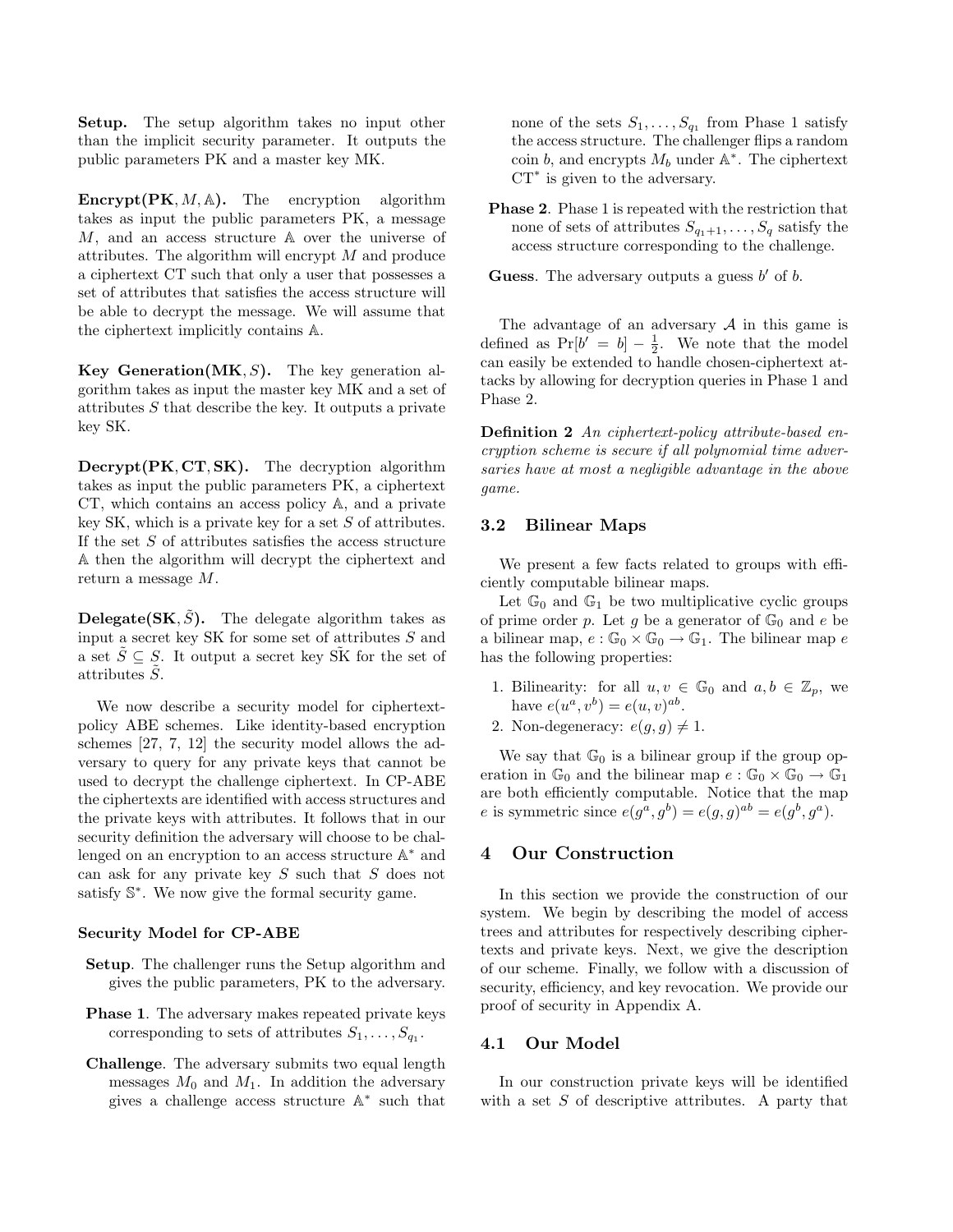wishes to encrypt a message will specify through an access tree structure a policy that private keys must satisfy in order to decrypt.

Each interior node of the tree is a threshold gate and the leaves are associated with attributes. (We note that this setting is very expressive. For example, we can represent a tree with "AND" and "OR" gates by using respectively 2 of 2 and 1 of 2 threshold gates.) A user will be able to decrypt a ciphertext with a given key if and only if there is an assignment of attributes from the private key to nodes of the tree such that the tree is satisfied. We use the same notation as [15] to describe the access trees, even though in our case the attributes are used to identify the keys (as opposed to the data).

Access tree  $\mathcal{T}$ . Let  $\mathcal{T}$  be a tree representing an access structure. Each non-leaf node of the tree represents a threshold gate, described by its children and a threshold value. If  $num_x$  is the number of children of a node x and  $k_x$  is its threshold value, then  $0 < k_x \leq num_x$ . When  $k_x = 1$ , the threshold gate is an OR gate and when  $k_x = num_x$ , it is an AND gate. Each leaf node  $x$  of the tree is described by an attribute and a threshold value  $k_x = 1$ .

To facilitate working with the access trees, we define a few functions. We denote the parent of the node  $x$ in the tree by parent $(x)$ . The function  $\text{att}(x)$  is defined only if  $x$  is a leaf node and denotes the attribute associated with the leaf node  $x$  in the tree. The access tree  $\mathcal T$  also defines an ordering between the children of every node, that is, the children of a node are numbered from 1 to *num*. The function index(x) returns such a number associated with the node  $x$ . Where the index values are uniquely assigned to nodes in the access structure for a given key in an arbitrary manner.

Satisfying an access tree. Let  $\mathcal T$  be an access tree with root r. Denote by  $\mathcal{T}_x$  the subtree of  $\mathcal T$  rooted at the node x. Hence T is the same as  $\mathcal{T}_r$ . If a set of attributes  $\gamma$  satisfies the access tree  $\mathcal{T}_x$ , we denote it as  $\mathcal{T}_x(\gamma) = 1$ . We compute  $\mathcal{T}_x(\gamma)$  recursively as follows. If x is a non-leaf node, evaluate  $\mathcal{T}_{x'}(\gamma)$  for all children x' of node x.  $\mathcal{T}_x(\gamma)$  returns 1 if and only if at least  $k_x$  children return 1. If x is a leaf node, then  $\mathcal{T}_x(\gamma)$ returns 1 if and only if  $\mathsf{att}(x) \in \gamma$ .

#### 4.2 Our Construction

Let  $\mathbb{G}_0$  be a bilinear group of prime order p, and let g be a generator of  $\mathbb{G}_0$ . In addition, let  $e : \mathbb{G}_0 \times \mathbb{G}_0 \rightarrow$  $\mathbb{G}_1$  denote the bilinear map. A security parameter,  $\kappa$ , will determine the size of the groups. We also define the Lagrange coefficient  $\Delta_{i,S}$  for  $i \in \mathbb{Z}_p$  and a set, S, of elements in  $\mathbb{Z}_p$ :  $\Delta_{i,S}(x) = \prod_{j \in S, j \neq i} \frac{x-j}{i-j}$ . We will additionally employ a hash function  $H: \{0,1\}^* \to \mathbb{G}_0$ that we will model as a random oracle. The function will map any attribute described as a binary string to a random group element. Our construction follows.

Setup. The setup algorithm will choose a bilinear group  $\mathbb{G}_0$  of prime order p with generator g. Next it will choose two random exponents  $\alpha, \beta \in \mathbb{Z}_p$ . The public key is published as:

$$
PK = \mathbb{G}_0, g, h = g^{\beta}, f = g^{1/\beta}, e(g, g)^{\alpha}
$$

and the master key MK is  $(\beta, g^{\alpha})$ . (Note that f is used only for delegation.)

**Encrypt(PK, M, T).** The encryption algorithm encrypts a message  $M$  under the tree access structure  $T$ . The algorithm first chooses a polynomial  $q_x$  for each node x (including the leaves) in the tree  $\mathcal{T}$ . These polynomials are chosen in the following way in a topdown manner, starting from the root node R. For each node x in the tree, set the degree  $d_x$  of the polynomial  $q_x$  to be one less than the threshold value  $k_x$  of that node, that is,  $d_x = k_x - 1$ .

Starting with the root node  $R$  the algorithm chooses a random  $s \in \mathbb{Z}_p$  and sets  $q_R(0) = s$ . Then, it chooses  $d_R$  other points of the polynomial  $q_R$  randomly to define it completely. For any other node  $x$ , it sets  $q_x(0) = q_{\text{parent}(x)}(\text{index}(x))$  and chooses  $d_x$  other points randomly to completely define  $q_x$ .

Let,  $Y$  be the set of leaf nodes in  $\mathcal T$ . The ciphertext is then constructed by giving the tree access structure  $\mathcal T$  and computing

$$
CT = \left(\mathcal{T}, \ \tilde{C} = Me(g, g)^{\alpha s}, \ C = h^s, \forall y \in Y: \quad C_y = g^{q_y(0)}, C'_y = H(\text{att}(y))^{q_y(0)}\right).
$$

 $KeyGen(MK, S)$ . The key generation algorithm will take as input a set of attributes S and output a key that identifies with that set. The algorithm first chooses a random  $r \in \mathbb{Z}_p$ , and then random  $r_j \in \mathbb{Z}_p$ for each attribute  $j \in S$ . Then it computes the key as

SK = 
$$
(D = g^{(\alpha+r)/\beta},
$$
  
\n $\forall j \in S: D_j = g^r \cdot H(j)^{r_j}, D'_j = g^{r_j}).$ 

**Delegate(SK,**  $\tilde{S}$ **).** The delegation algorithm takes in a secret key SK, which is for a set S of attributes, and another set  $\tilde{S}$  such that  $\tilde{S} \subseteq S$ . The secret key is of the form  $SK = (D, \forall j \in S : D_j, D'_j)$ . The algorithm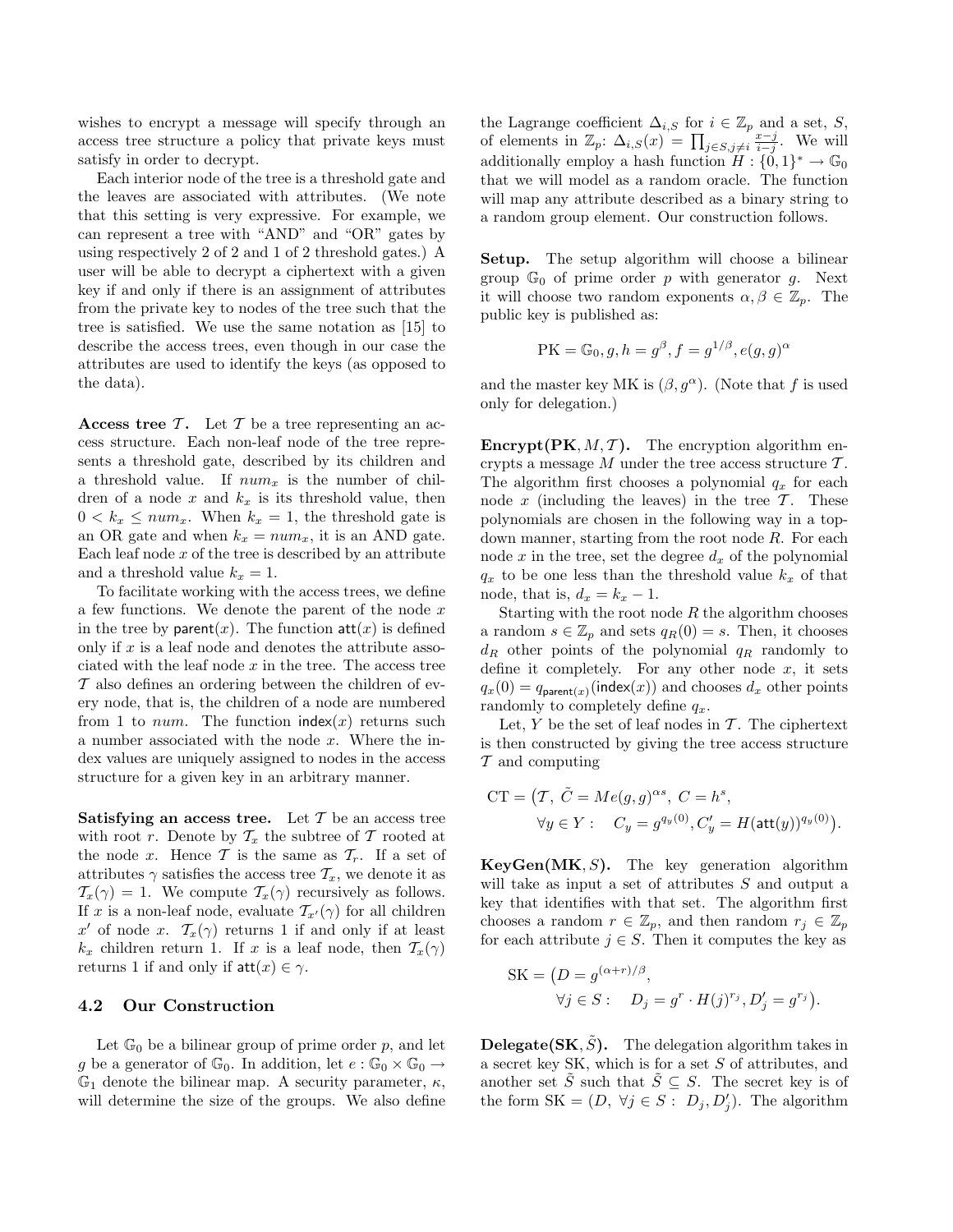chooses random  $\tilde{r}$  and  $\tilde{r}_k \forall k \in \tilde{S}$ . Then it creates a new secret key as

$$
\tilde{\text{SK}} = (\tilde{D} = Df^{\tilde{r}},
$$
  
\n
$$
\forall k \in \tilde{S} : \quad \tilde{D}_k = D_k g^{\tilde{r}} H(k)^{\tilde{r}_k}, \tilde{D}'_k = D'_k g^{\tilde{r}_k}.
$$

The resulting secret key  $S\tilde{K}$  is a secret key for the set  $\tilde{S}$ . Since the algorithm re-randomizes the key, a delegated key is equivalent to one received directly from the authority.

Decrypt(CT, SK). We specify our decryption procedure as a recursive algorithm. For ease of exposition we present the simplest form of the decryption algorithm and discuss potential performance improvements in the next subsection.

We first define a recursive algorithm DecryptNode $(CT, SK, x)$  that takes as input a ciphertext CT =  $(\mathcal{T}, \tilde{C}, \tilde{C}, \forall y \in Y : C_y, C'_y)$ , a private key SK, which is associated with a set  $S$  of attributes, and a node  $x$  from  $\mathcal{T}$ .

If the node x is a leaf node then we let  $i = \text{att}(x)$ and define as follows: If  $i \in S$ , then

DecryptNode(CT, SK, x) =

\n
$$
\frac{e(D_i, C_x)}{e(D_i', C_x')}
$$
\n
$$
= \frac{e(g^r \cdot H(i)^{r_i}, h^{q_x(0)})}{e(g^{r_i}, H(i)^{q_x(0)})}
$$
\n
$$
= e(g, g)^{r q_x(0)}.
$$

If  $i \notin S$ , then we define DecryptNode(CT, SK, x) = ⊥.

We now consider the recursive case when  $x$  is a non-leaf node. The algorithm  $\text{DecryptNode}(CT, SK, x)$ then proceeds as follows: For all nodes z that are children of x, it calls  $\text{DecryptNode}(CT, SK, z)$  and stores the output as  $F_z$ . Let  $S_x$  be an arbitrary  $k_x$ -sized set of child nodes z such that  $F_z \neq \bot$ . If no such set exists then the node was not satisfied and the function returns ⊥.

Otherwise, we compute

$$
F_x = \prod_{z \in S_x} F_z^{\Delta_{i, S'_x}(0)}, \quad \text{where } \sum_{S'_x = \{\text{index}(z) : z \in S_x\}} \sum_{z \in S_x} \text{ (}e(g, g)^{r \cdot q_z(0)})^{\Delta_{i, S'_x}(0)}
$$
\n
$$
= \prod_{z \in S_x} (e(g, g)^{r \cdot q_{\text{parent}(z)}(\text{index}(z))})^{\Delta_{i, S'_x}(0)} \text{ (by construction)}
$$
\n
$$
= \prod_{z \in S_x} e(g, g)^{r \cdot q_x(i) \cdot \Delta_{i, S'_x}(0)}
$$
\n
$$
= e(g, g)^{r \cdot q_x(0)} \text{ (using polynomial interpolation)}
$$

and return the result.

Now that we have defined our function DecryptNode, we can define the decryption algorithm. The algorithm begins by simply calling the function on the root node  $R$  of the tree  $\mathcal T$ . If the tree is satisfied by S we set  $A = \text{DecryptNode}(CT, SK, r)$  $e(g,g)^{rq_R(0)} = e(g,g)^{rs}$ . The algorithm now decrypts by computing

$$
\tilde{C}/(e(C,D)/A) = \tilde{C}/\left(e\left(h^s, g^{(\alpha+r)/\beta}\right)/e(g,g)^{rs}\right) = M.
$$

#### 4.3 Discussion

We now provide a brief discussion about the security intuition for our scheme (a full proof is given in Appendix A), our scheme's efficiency, and how we might handle key revocation.

Security intuition. As in previous attribute-based encryption schemes the main challenge in designing our scheme was to prevent against attacks from colluding users. Like the scheme of Sahai and Waters [24] our solution randomizes users private keys such that they cannot be combined; however, in our solution the secret sharing must be embedded into the ciphertext instead to the private keys. In order to decrypt an attacker clearly must recover  $e(g, g)^{\alpha s}$ . In order to do this the attacker must pair C from the ciphertext with the D component from some user's private key. This will result in the desired value  $e(g, g)^{\alpha s}$ , but blinded by some value  $e(g,g)^{rs}$ . This value can be blinded out if and only if enough the user has the correct key components to satisfy the secret sharing scheme embedded in the ciphertext. Collusion attacks won't help since the blinding value is randomized to the randomness from a particular user's private key.

While we described our scheme to be secure against chosen plaintext attacks, the security of our scheme can efficiently be extended to chosen ciphertext attacks by applying a random oracle technique such as that of the the Fujisaki-Okamoto transformation [13]. Alternatively, we can leverage the delegation mechanism of our scheme and apply the Cannetti, Halevi, and Katz [10] method for achieving CCA-security.

Efficiency. The efficiencies of the key generation and encryption algorithms are both fairly straightforward. The encryption algorithm will require two exponentiations for each leaf in the ciphertext's access tree. The ciphertext size will include two group elements for each tree leaf. The key generation algorithm requires two exponentiations for every attribute given to the user, and the private key consists of two group elements for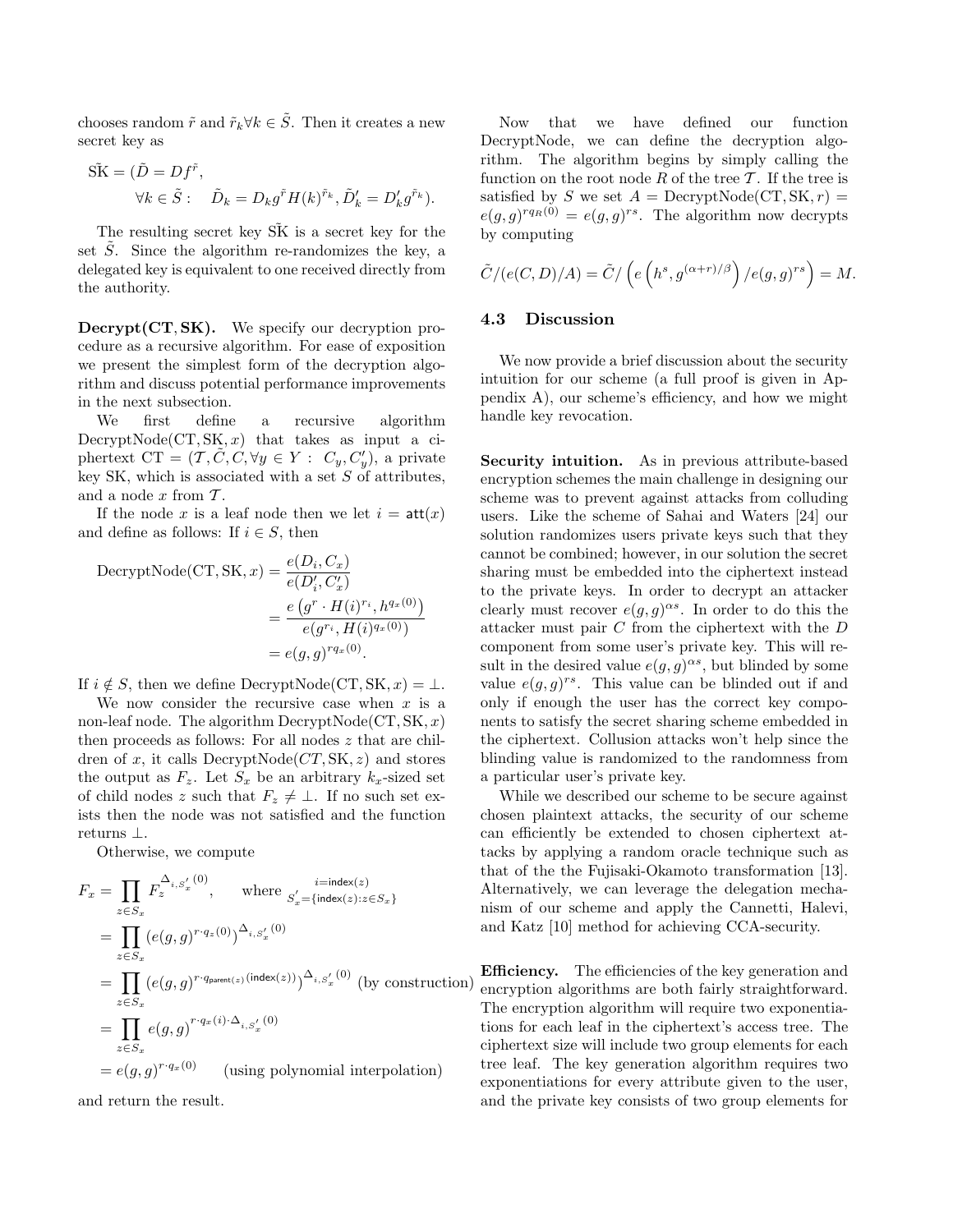

**Figure 1. Policy tree implementing the integer comparison "a**  $< 11$ ".

every attribute. In its simplest form, the decryption algorithm could require two pairings for every leaf of the access tree that is matched by a private key attribute and  $(at most<sup>2</sup>)$  one exponentiation for each node along a path from such a leaf to the root. However, there might be several ways to satisfy a policy, so a more intelligent algorithm might try to optimize along these lines. In our implementation description in Section 5 we described various performance enhancements.

Key-revocation and numerical attributes. Key-Revocation is typically a difficult issue in identitybased encryption [27, 7] and related schemes. The core challenge is that since the party encrypting the data does not obtain the receiver's certificate on-line, he is not able to check if the the receiving party is revoked. In attribute-based encryption the problem is even more tricky since several different users might match the decryption policy. The usual solution is to append to each of the identities or descriptive attributes a date for when the attribute expires. For instance, Pirretti et al. [23] suggest extending each attribute with an expiration date. For example, instead of using the attribute "Computer Science" we might use the attribute "Computer Science: Oct 17, 2006".

This type of method has a several shortcomings. Since the attributes incorporate an exact date there must be agreement on this between the party encrypting the data and the key issuing authority. If we wish for a party to be able to specify policy about revocation dates on a fine-grained scale, users will be forced to go often to the authority and maintain a large amount of private key storage, a key for every time period.

Ideally, we would like an attribute-based encryption system to allow a key authority to give out a single key with some expiration date  $X$  rather than a separate key for every time period before  $X$ . When a party encrypts a message on some date  $Y$ , a user with a key expiring on date X should be able to decrypt iff  $X \geq Y$  and the rest of the policy matches the user's attributes. In this manner, different expiration dates can be given to different users and there does not need to be any close coordination between the parties encrypting data and the authority.

This sort of functionality can be realized by extending our attributes to support numerical values and our policies to support integer comparisons. To represent a numerical attribute " $a = k$ " for some *n*-bit integer k we convert it into a "bag of bits" representation, producing  $n$  (non-numerical) attributes which specify the value of each bit in  $k$ . As an example, to give out a private key with the 4-bit attribute " $a = 9$ ", we would instead include "a:  $1***$ ", "a:  $*0***$ ", "a:  $*0**$ ", and "a : \*\*\*1" in the key. We can then use policies of AND and OR gates to implement integer comparisons over such attributes, as shown for " $a < 11$ " in Figure 1. There is a direct correspondence between the bits of the constant 11 and the choice of gates. Policies for  $\leq$ ,  $>$ ,  $\ge$ , and = can be implemented similarly with at most n gates, or possibly fewer depending on the constant. It is also possible to construct comparisons between two numerical attributes (rather than an attribute and a constant) using roughly  $3n$  gates, although it is less clear when this would be useful in practice.

#### 5 Implementation

In this section we discuss practical issues in implementing the construction of Section 4, including several optimizations, a description of the toolkit we have developed, and measurements of its performance.

#### 5.1 Decryption Efficiency Improvements

While little can be done to reduce the group operations necessary for the setup, key generation, and encryption algorithms, the efficiency of the decryption algorithm can be improved substantially with novel techniques. We explain these improvements here and later give measurements showing their effects in Section 5.3.

Optimizing the decryption strategy. The recursive algorithm given in Section 4 results in two pairings for each leaf node that is matched by a private key attribute, and up to one exponentiation for every node occurring along the path from such a node to the root (not including the root). The final step after the recursive portion adds an additional pairing. Of course, at each internal node with threshold  $k$ , the results from

<sup>2</sup>Fewer exponentiations may occur if there is an unsatisfied internal node along the path.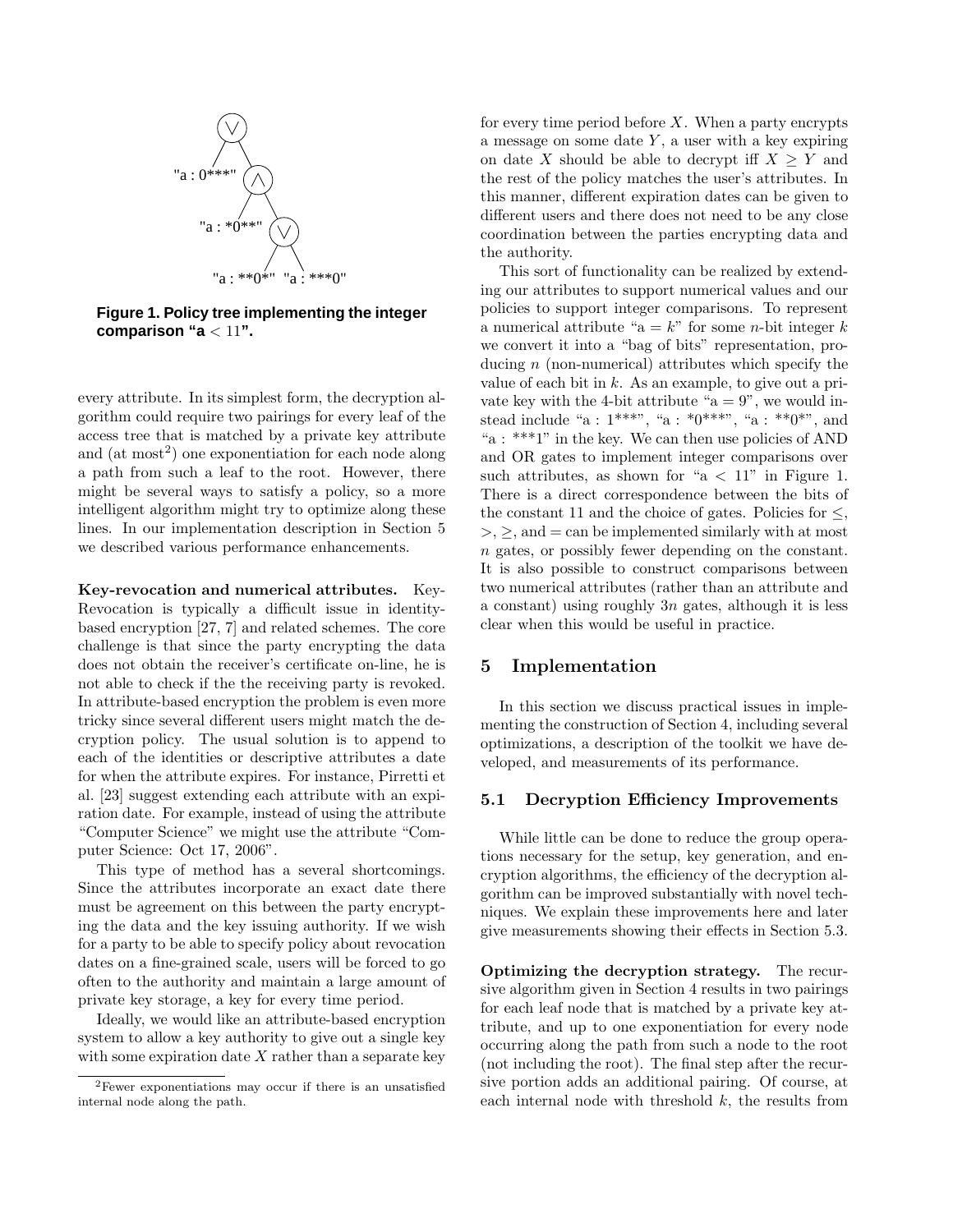all but k of its children are thrown away. By considering ahead of time which leaf nodes are satisfied and picking a subset of them which results in the satisfaction of the entire access tree, we may avoid evaluating DecryptNode where the result will not ultimately be used.

More precisely, let  $M$  be a subset of the nodes in an access tree T. We define restrict(T, M) to be the access tree formed by removing the following nodes from  $\mathcal T$  (while leaving the thresholds unmodified). First, we remove all nodes not in  $M$ . Next we remove any node not connected to the original root of  $\mathcal T$  along with any internal node  $x$  that now has fewer children than its threshold  $k_x$ . This is repeated until no further nodes are removed, and the result is restrict( $T, M$ ). So given an access tree T and a set of attributes  $\gamma$  that satisfies it, the natural problem is to pick a set M such that  $\gamma$ satisfies restrict(T, M) and the number of leaves in M is minimized (considering pairing to be the most expensive operation). This is easily accomplished with a straightforward recursive algorithm that makes a single traversal of the tree. We may then use DecryptNode on restrict( $T, M$ ) with the same result.

Direct computation of DecryptNode. Further improvements may be gained by abandoning the DecryptNode function and making more direct computations. Intuitively, we imagine flattening out the tree of recursive calls to DecryptNode, then combining the exponentiations into one per (used) leaf node. Precisely, let T be an access tree with root r,  $\gamma$  be a set of attributes, and  $M \subseteq \mathcal{T}$  be such that  $\gamma$  satisfies restrict(T, M). Assume also that M is minimized so that no internal node has more children than its threshold. Let  $L \subseteq M$  be the leaf nodes in M. Then for each  $\ell \in L$ , we denote the path from  $\ell$  to r as

$$
\rho(\ell)=(\ell, \, \mathsf{parent}(\ell), \, \mathsf{parent}(\mathsf{parent}(\ell)), \, \ldots r) \enspace .
$$

Also, denote the set of siblings of a node  $x$  (including itself) as  $\text{sibs}(x) = \{ y \mid \text{parent}(x) = \text{parent}(y) \}.$  Given this notation, we may proceed to directly compute the result of

DecryptNode(CT, SK, r). First, for each  $\ell \in L$ , compute  $z_{\ell}$  as follows.

$$
z_{\ell} = \prod_{\substack{x \in \rho(\ell) \\ x \neq r}} \Delta_{i,S}(0) \quad \text{where } \lim_{S = \{\text{ index}(y) \mid y \in \text{sibs}(x) \}}
$$

Then

$$
\text{DecryptNode}(\text{CT}, \text{SK}, r) = \prod_{\substack{\ell \in L \\ i = \text{att}(\ell)}} \left( \frac{e(D_i, C_\ell)}{e(D_i', C_\ell')} \right)^{z_\ell}
$$

Using this method, the number of exponentiations in the entire decryption algorithm is reduced from  $|M|$  – 1 (i.e., one for every node but the root) to  $|L|$ . The number of pairings is  $2|L|$ .

Merging pairings. Still further reductions (this time in the number of pairings) are possible by combining leaves using the same attribute. If  $\text{att}(\ell_1)$  =  $\text{att}(\ell_2) = i$  for some  $\ell_1, \ell_2$  in L, then

$$
\begin{aligned} &\left(\frac{e(D_i,C_{\ell_1})}{e(D_i',C_{\ell_1}')} \right)^{z_{\ell_1}} \cdot \left(\frac{e(D_i,C_{\ell_2})}{e(D_i',C_{\ell_2}')}\right)^{z_{\ell_2}} \\ =& \frac{e(D_i,C_{\ell_1}^{z_{\ell_1}})}{e(D_i',C_{\ell_1}^{'z_{\ell_1}})} \cdot \frac{e(D_i,C_{\ell_2}^{z_{\ell_2}})}{e(D_i',C_{\ell_2}^{'z_{\ell_2}})} \\ =& \frac{e(D_i,C_{\ell_1}^{z_{\ell_1}} \cdot C_{\ell_2}^{z_{\ell_2}})}{e(D_i',C_{\ell_1}^{'z_{\ell_1}} \cdot C_{\ell_2}^{'z_{\ell_2}})} \ . \end{aligned}
$$

Using this fact, we may combine all the pairings for each distinct attribute in  $L$ , reducing the total pairings to  $2m$ , where m is the number of distinct attributes appearing in L. Note, however, that the number of exponentiations increases, and some of the exponentiations must now be performed in  $\mathbb{G}_0$  rather than  $\mathbb{G}_1$ . Specifically, if  $m'$  is the number of leaves sharing their attribute with at least one other leaf, we must perform 2m' exponentiations in  $\mathbb{G}_0$  and  $|L| - m'$  in  $\mathbb{G}_1$ , rather than zero and |L| respectively. If exponentiations in  $\mathbb{G}_0$ (an elliptic curve group) are slower than in  $\mathbb{G}_1$  (a finite field of the same order), this technique has the potential to increase decryption time. We further investigate this tradeoff in Section 5.3.

#### 5.2 The cpabe Toolkit

We have implemented the construction of Section 4 as a convenient set of tools we call the cpabe package [4], which has been made available on the web under the GPL. The implementation uses the Pairing Based Cryptography (PBC) library [21].<sup>3</sup> The interface of the toolkit is designed for straightforward invocation by larger systems in addition to manual usage. It provides four command line tools.

#### cpabe-setup

Generates a public key and a master key.

cpabe-keygen

.

Given a master key, generates a private key for a set of attributes, compiling numerical attributes as necessary.

<sup>3</sup>PBC is in turn based on the GNU Multiple Precision arithmetic library (GMP), a high performance arbitrary precision arithmetic implementation suitable for cryptography.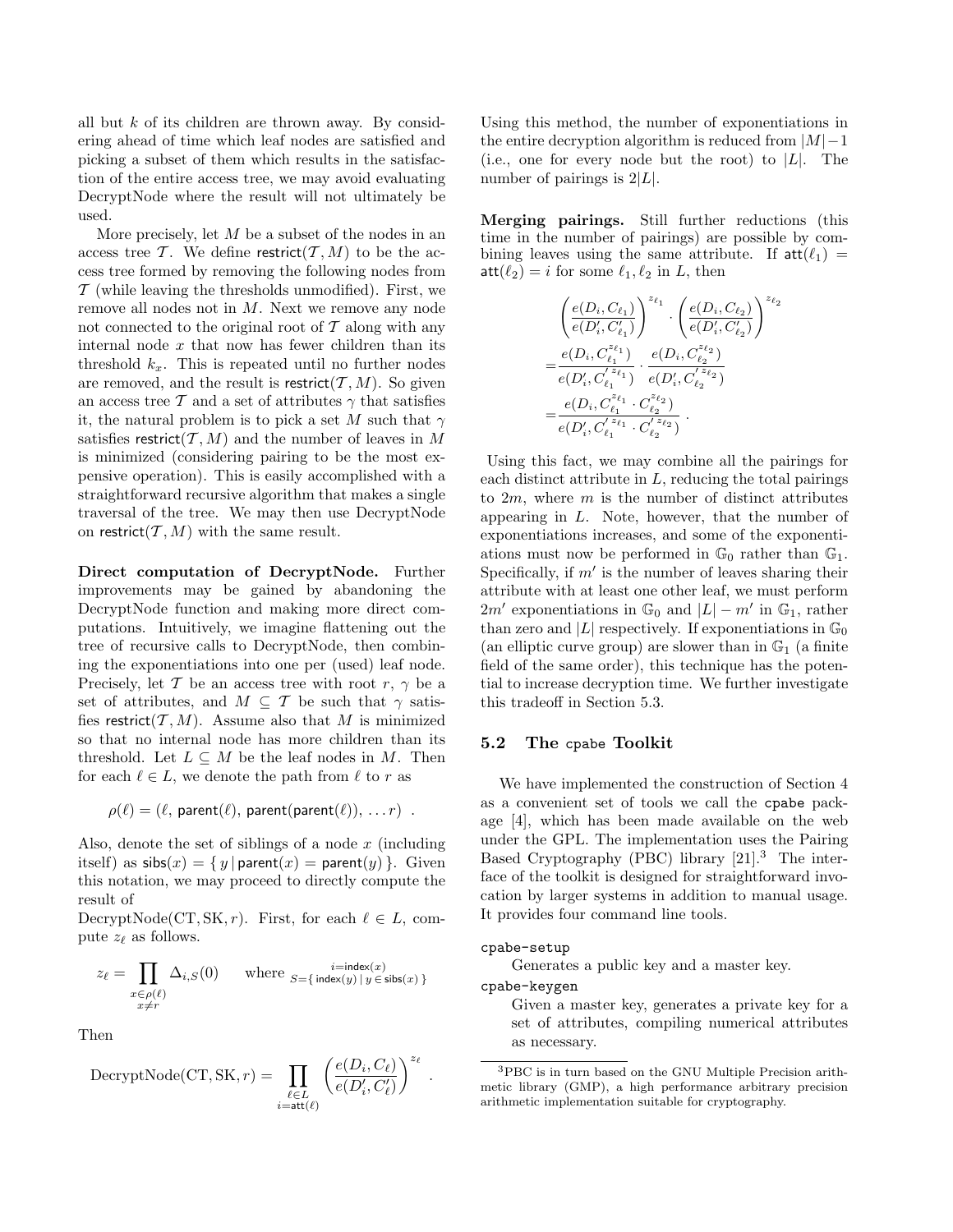```
$ cpabe-keygen -o sara priv key pub key master key \
    sysadmin it department 'office = 1431' 'hire date = '`date +%s`
$ cpabe-keygen -o kevin priv key pub key master key \
    business_staff strategy_team 'executive_level = 7' \
    'of\ice = 2362' 'hire_date = ''date +%s'
$ cpabe-enc pub key security report.pdf
    (sysadmin and (hire date < 946702800 or security team)) or
    (business staff and 2 of (executive level >= 5, audit group, strategy team))
```
**Figure 2. Example usage of the** cpabe **toolkit. Two private keys are issued for various sets of attributes (normal and numerical) using** cpabe-keygen**. A document is encrypted under a complex policy using** cpabe-enc**.**

cpabe-enc

Given a public key, encrypts a file under an access tree specified in a policy language.

cpabe-dec

Given a private key, decrypts a file.

The cpabe toolkit supports the numerical attributes and range queries described in Section 4.3 and provides a familiar language of expressions with which to specify access policies. These features are illustrated in the sample usage session of Figure 2.

In this example, the cpabe-keygen tool was first used to produce private keys for two new employees, "Sara" and "Kevin". A mix of regular and numerical attributes were specified; in particular shell backticks were used to store the current timestamp (in seconds since 1970) in the "hire date" attribute. The cpabe-enc tool was then used to encrypt a security sensitive report under a complex policy (in this case specified on the standard input). The policy allows decryption by sysadmins with at least a certain seniority (hired before January 1, 2000) and those on the security team. Members of the business staff may decrypt if they are in the audit group and the strategy team, or if they are in one of those teams and are an executive of "level" five or more. So in this example, Kevin would be able to use the key stored as kevin priv key to decrypt the resulting document, but Sara would not be able to use hers to decrypt the document.

As demonstrated by this example, the policy language allows the general threshold gates of the underlying scheme, but also provides AND and OR gates for convenience. These are appropriately merged to simplify the tree, that is, specifying the policy "(a and b) and (c and d and e)" would result in a single gate. The tools also handle compiling numerical attributes to their "bag of bits" representation and comparisons into their gate-level implementation.

#### 5.3 Performance Measurements

We now provide some information on the performance achieved by the cpabe toolkit. Figure 3 displays measurements of private key generation time, encryption time, and decryption time produced by running cpabe-keygen, cpabe-enc, and cpabe-dec on a range of problem sizes. The measurements were taken on a modern workstation.<sup>4</sup> The implementation uses a 160-bit elliptic curve group based on the supersingular curve  $y^2 = x^3 + x$  over a 512-bit finite field. On the test machine, the PBC library can compute pairings in approximately 5.5ms, and exponentiations in  $\mathbb{G}_0$  and  $\mathbb{G}_1$ take about 6.4ms and 0.6ms respectively. Randomly selecting elements (by reading from the Linux kernel's /dev/urandom) is also a significant operation, requiring about 16ms for  $\mathbb{G}_0$  and 1.6ms for  $\mathbb{G}_1$ .

As expected, cpabe-keygen runs in time precisely linear in the number of attributes associated with the key it is issuing. The running time of cpabe-enc is also almost perfectly linear with respect to the number of leaf nodes in the access policy. The polynomial operations at internal nodes amount to a modest number of multiplications and do not significantly contribute to the running time. Both remain quite feasible for even the largest problem instances.

The performance of cpabe-dec is somewhat more interesting. It is slightly more difficult to measure in the absence of a precise application, since the decryption time can depend significantly on the particular access trees and set of attributes involved. In an at-

<sup>4</sup>The workstation's processor is a 64-bit, 3.2 Ghz Pentium 4.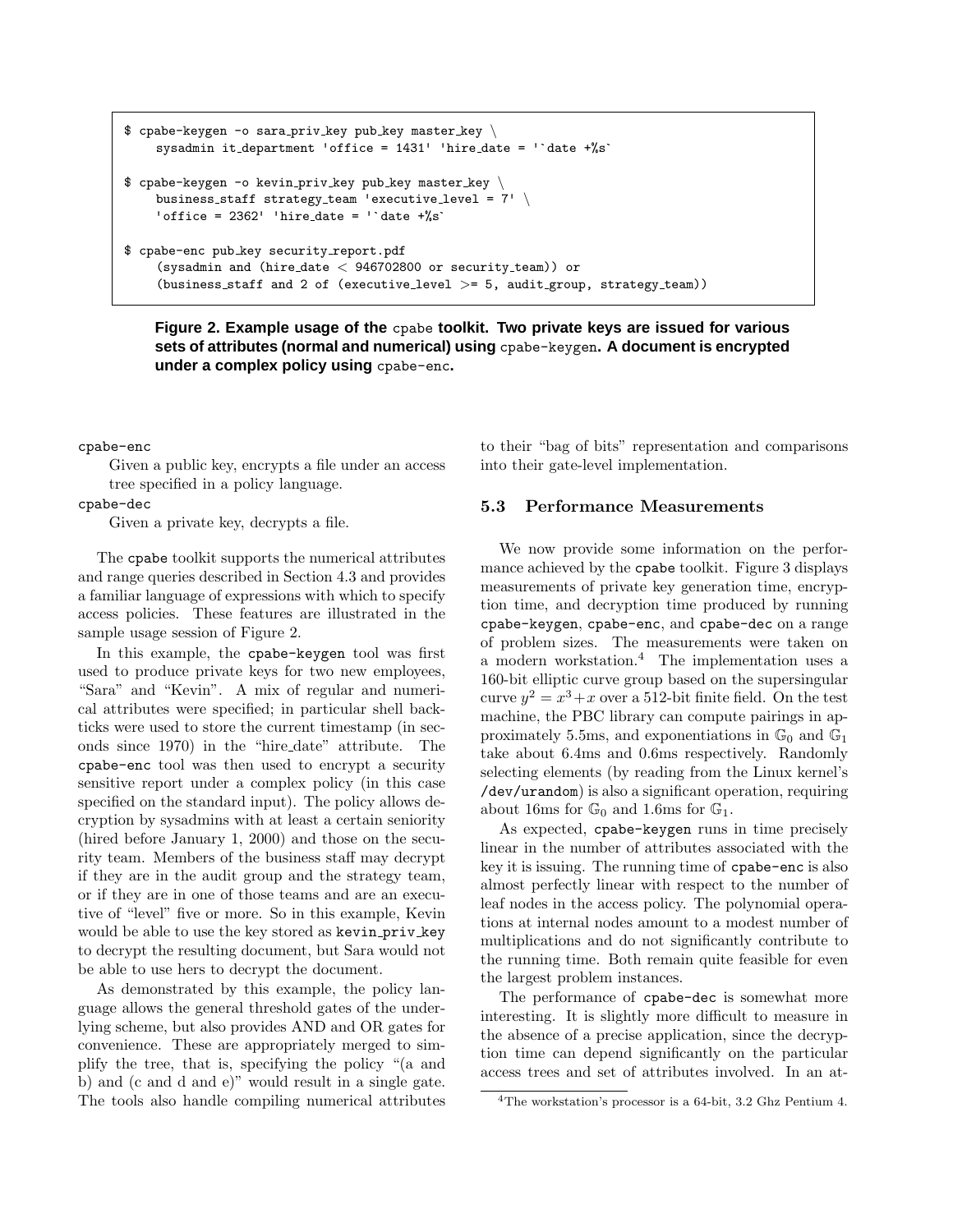

**Figure 3. Performance of the** cpabe **toolkit.**

tempt to average over this variation, we ran cpabe-dec on a series of ciphertexts that had been encrypted under randomly generated policy trees of various sizes. The trees were generated by starting with only a root node, then repeatedly adding a child to a randomly selected node until the desired number of leaf nodes was reached. At that point random thresholds were selected for each internal node. Since the time to decrypt also depends on the particular attributes available, for each run of cpabe-dec, we selected a key uniformly at random from all keys satisfying the policy. This was accomplished by iteratively taking random subsets of the attributes appearing in leaves of the tree and discarding those that did not satisfy it. A series of runs of cpabe-dec conducted in this manner produced the running times displayed in Figure 3 (c).

These measurements give some insight into the effects of the optimizations described in Section 5.1 (all of which are implemented in the system). The line marked "naive" denotes the decryption time resulting from running the recursive DecryptNode algorithm and arbitrarily selecting nodes to satisfy each threshold gate. By ensuring that the final number of leaf nodes is minimized when making these decisions and replacing the DecryptNode algorithm with the "flattened" algorithm to reduce exponentiations, we obtain the improved times denoted "flatten". Perhaps most interestingly, employing the technique for merging pairings between leaf nodes sharing the same attribute, denoted "merge", actually increases running time in this case, due to fact that exponentiations are more expensive in  $\mathbb{G}_0$  than in  $\mathbb{G}_1$ .

In summary, cpabe-keygen and cpabe-enc run in a predictable amount of time based on the number of attributes in a key or leaves in a policy tree. The performance of cpabe-dec depends on the specific access tree of the ciphertext and the attributes available in the private key, and can be improved by some of the optimizations considered in Section 5.1. In all cases, the toolkit consumes almost no overhead beyond the cost of the underlying group operations and random selection of elements. Large private keys and policies are possible in practice while maintaining reasonable running times.

#### 6 Conclusions and Open Directions

We created a system for Ciphertext-Policy Attribute Based Encryption. Our system allows for a new type of encrypted access control where user's private keys are specified by a set of attributes and a party encrypting data can specify a policy over these attributes specifying which users are able to decrypt. Our system allows policies to be expressed as any monotonic tree access structure and is resistant to collusion attacks in which an attacker might obtain multiple private keys. Finally, we provided an implementation of our system, which included several optimization techniques.

In the future, it would be interesting to consider attribute-based encryption systems with different types of expressibility. While, Key-Policy ABE and Ciphertext-Policy ABE capture two interesting and complimentary types of systems there certainly exist other types of systems. The primary challenge in this line of work is to find a new systems with elegant forms of expression that produce more than an arbitrary combination of techniques.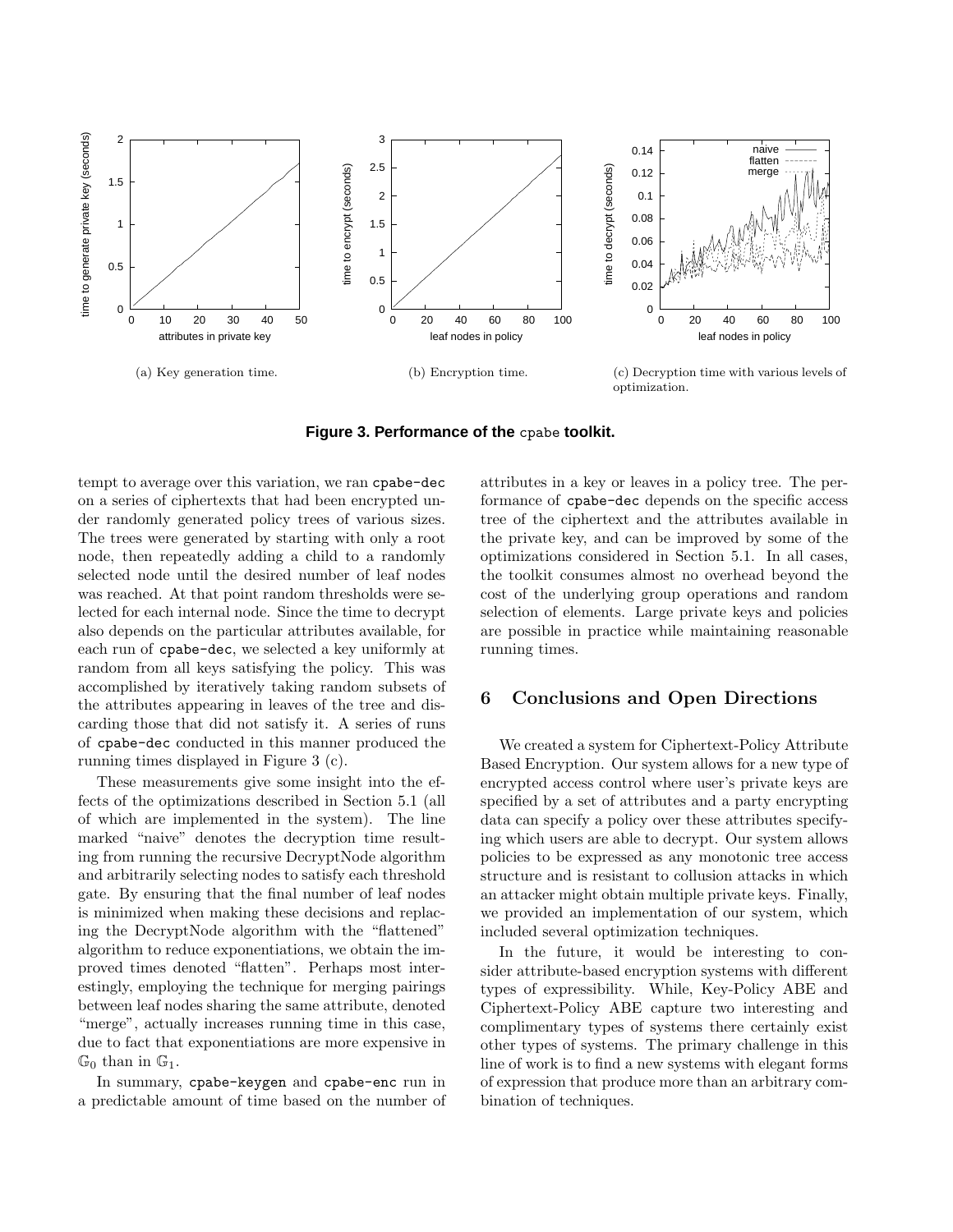One limitation of our system is that it is proved secure under the generic group heuristic. We believe an important endeavor would be to prove a system secure under a more standard and non-interactive assumption. This type of work would be interesting even if it resulted in a moderate loss of efficiency from our existing system.

#### References

- [1] A. Beimel. Secure Schemes for Secret Sharing and Key Distribution. PhD thesis, Israel Institute of Technology, Technion, Haifa, Israel, 1996.
- [2] M. Bellare and P. Rogaway. Random oracles are practical: A paradigm for designing efficient protocols. In ACM conference on Computer and Communications Security (ACM CCS), pages 62–73, 1993.
- [3] J. Benaloh and L. J. Generalized Secret Sharing and Monotone Functions. In Advances in Cryptol $ogy - CRYPTO$ , volume 403 of *LNCS*, pages 27–36. Springer, 1988.
- [4] J. Bethencourt, A. Sahai, and B. Waters. The cpabe toolkit. http://acsc.csl.sri.com/cpabe/.
- [5] G. R. Blakley. Safeguarding cryptographic keys. In National Computer Conference, pages 313–317. American Federation of Information Processing Societies Proceedings, 1979.
- [6] D. Boneh, X. Boyen, and E.-J. Goh. Hierarchical identity based encryption with constant size ciphertext. In R. Cramer, editor, EUROCRYPT, volume 3494 of Lecture Notes in Computer Science, pages 440–456. Springer, 2005.
- [7] D. Boneh and M. Franklin. Identity Based Encryption from the Weil Pairing. In Advances in Cryptology  $-$  CRYPTO, volume 2139 of LNCS, pages 213-229. Springer, 2001.
- [8] R. W. Bradshaw, J. E. Holt, and K. E. Seamons. Concealing complex policies with hidden credentials. In ACM Conference on Computer and Communications Security, pages 146–157, 2004.
- [9] E. F. Brickell. Some ideal secret sharing schemes. Journal of Combinatorial Mathematics and Combinatorial Computing, 6:105–113, 1989.
- [10] R. Canetti, S. Halevi, and J. Katz. Chosen Ciphertext Security from Identity Based Encryption. In Advances in Cryptology – Eurocrypt, volume 3027 of LNCS, pages 207–222. Springer, 2004.
- [11] M. Chase. Multi-authority attribute-based encryption. In (To Appear) The Fourth Theory of Cryptography Conference (TCC 2007), 2007.
- [12] C. Cocks. An identity based encryption scheme based on quadratic residues. In IMA Int. Conf., pages 360– 363, 2001.
- [13] E. Fujisaki and T. Okamoto. Secure integration of asymmetric and symmetric encryption schemes. In CRYPTO, pages 537–554, 1999.
- [14] R. Gavriloaie, W. Nejdl, D. Olmedilla, K. E. Seamons, and M. Winslett. No registration needed: How to use declarative policies and negotiation to access sensitive resources on the semantic web. In ESWS, pages 342– 356, 2004.
- [15] V. Goyal, O. Pandey, A. Sahai, and B. Waters. Attribute Based Encryption for Fine-Grained Access Conrol of Encrypted Data. In ACM conference on Computer and Communications Security (ACM CCS), 2006.
- [16] H. Harney, A. Colgrove, and P. D. McDaniel. Principles of policy in secure groups. In NDSS, 2001.
- [17] M. Ito, A. Saito, and T. Nishizeki. Secret Sharing Scheme Realizing General Access Structure. In IEEE Globecom. IEEE, 1987.
- [18] M. H. Kang, J. S. Park, and J. N. Froscher. Access control mechanisms for inter-organizational workflow. In SACMAT '01: Proceedings of the sixth ACM symposium on Access control models and technologies, pages 66–74, New York, NY, USA, 2001. ACM Press.
- [19] A. Kapadia, P. Tsang, and S. Smith. Attribute-based publishing with hidden credentials and hidden policies. In NDSS, 2007.
- [20] J. Li, N. Li, and W. H. Winsborough. Automated trust negotiation using cryptographic credentials. In ACM Conference on Computer and Communications Security, pages 46–57, 2005.
- [21] B. Lynn. The Pairing-Based Cryptography (PBC) library.

http://crypto.stanford.edu/pbc.

- [22] P. D. McDaniel and A. Prakash. Methods and limitations of security policy reconciliation. In IEEE Symposium on Security and Privacy, pages 73–87, 2002.
- [23] M. Pirretti, P. Traynor, P. McDaniel, and B. Waters. Secure Atrribute-Based Systems. In ACM conference on Computer and Communications Security (ACM CCS), 2006.
- [24] A. Sahai and B. Waters. Fuzzy Identity Based Encryption. In Advances in Cryptology – Eurocrypt, volume 3494 of LNCS, pages 457–473. Springer, 2005.
- [25] J. T. Schwartz. Fast probabilistic algorithms for verification of polynomial identities. J. ACM, 27(4):701– 717, 1980.
- [26] A. Shamir. How to share a secret. Commun. ACM, 22(11):612–613, 1979.
- [27] A. Shamir. Identity Based Cryptosystems and Signature Schemes. In Advances in Cryptology – CRYPTO, volume 196 of LNCS, pages 37–53. Springer, 1984.
- [28] V. Shoup. Lower bounds for discrete logarithms and related problems. In EUROCRYPT, pages 256–266, 1997.
- [29] N. P. Smart. Access control using pairing based cryptography. In CT-RSA, pages 111–121, 2003.
- [30] T. Yu and M. Winslett. A unified scheme for resource protection in automated trust negotiation. In IEEE Symposium on Security and Privacy, pages 110–122, 2003.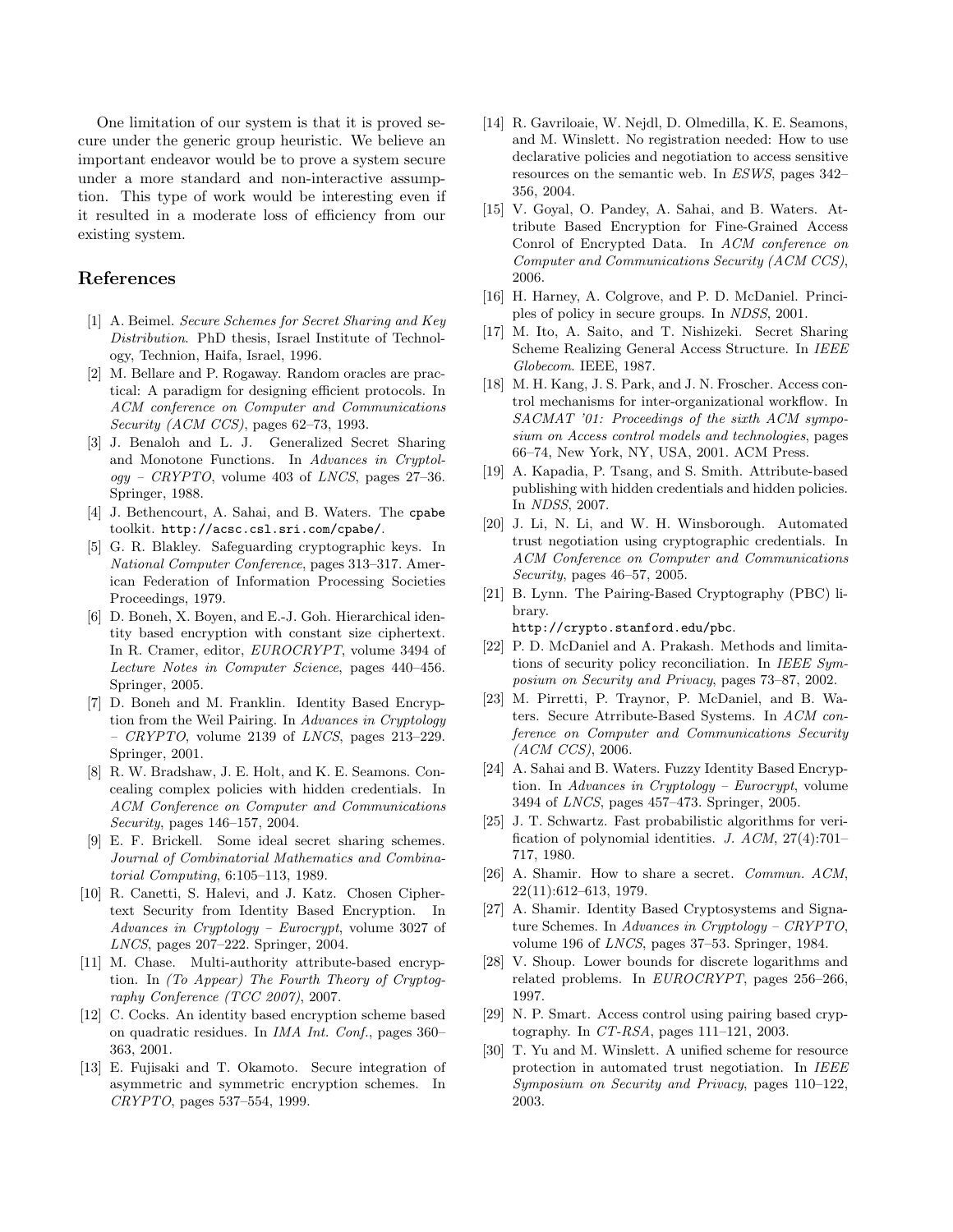[31] R. Zippel. Probabilistic algorithms for sparse polynomials. In E. W. Ng, editor, EUROSAM, volume 72 of Lecture Notes in Computer Science, pages 216–226. Springer, 1979.

#### A Security Proof

In this section, we use the generic bilinear group model of [6, 28] and the random oracle model [2] to argue that no efficient adversary that acts generically on the groups underlying our scheme can break the security of our scheme with any reasonable probability. At an intuitive level, this means that if there are any vulnerabilities in our scheme, then these vulnerabilities must exploit specific mathematical properties of elliptic curve groups or cryptographic hash functions used when instantiating our construction.

While from a security standpoint, it would be preferable to have a proof of security that reduces the problem of breaking our scheme to a well-studied complexity-theoretic problem, there is reason to believe that such reductions will only exist for more complex (and less efficient) schemes than the one we give here. We also stress that ours is the first construction which offers the security properties we are proposing here; we strongly encourage further research that can place this kind of security on a firmer theoretical foundation.

The generic bilinear group model. We follow [6] here: We consider two random encodings  $\psi_0, \psi_1$  of the additive group  $\mathbb{F}_p$ , that is injective maps  $\psi_0, \psi_1 : \mathbb{F}_p \to$  $\{0,1\}^m$ , where  $m > 3 \log(p)$ . For  $i = 0, 1$  we write  $\hat{\mathbb{G}}_i =$  $\{\psi_i(x): x \in \mathbb{F}_p\}.$  We are given oracles to compute the induced group action on  $\mathbb{G}_0$ ,  $\mathbb{G}_1$  and an oracle to compute a non-degenerate bilinear map  $e : \mathbb{G}_0 \times \mathbb{G}_0 \to$  $\mathbb{G}_1$ . We are also given a random oracle to represent the hash function  $H$ . We refer to  $\mathbb{G}_0$  as a generic bilinear group.

The following theorem gives a lower bound on the advantage of a generic adversary in breaking our CP-ABE scheme.

**Theorem 1** Let  $\psi_0, \psi_1, \mathbb{G}_0, \mathbb{G}_1$  be defined as above. For any adversary  $A$ , let  $q$  be a bound on the total number of group elements it receives from queries it makes to the oracles for the hash function, groups  $\mathbb{G}_0$  and  $\mathbb{G}_1$ , and the bilinear map e, and from its interaction with the CP-ABE security game. Then we have that the advantage of the adversary in the CP-ABE security game is  $O(q^2/p)$ .

**Proof.** We first make the following standard observation, which follows from a straightforward hybrid argument: In the CP-ABE security game, the challenge ciphertext has a component  $\tilde{C}$  which is randomly either  $M_0e(g,g)^{\alpha s}$  or  $M_1e(g,g)^{\alpha s}$ . We can instead consider a modified game in which  $\tilde{C}$  is either  $e(g,g)^{\alpha s}$  or  $e(g,g)^{\theta}$ , where  $\theta$  is selected uniformly at random from  $\mathbb{F}_p$ , and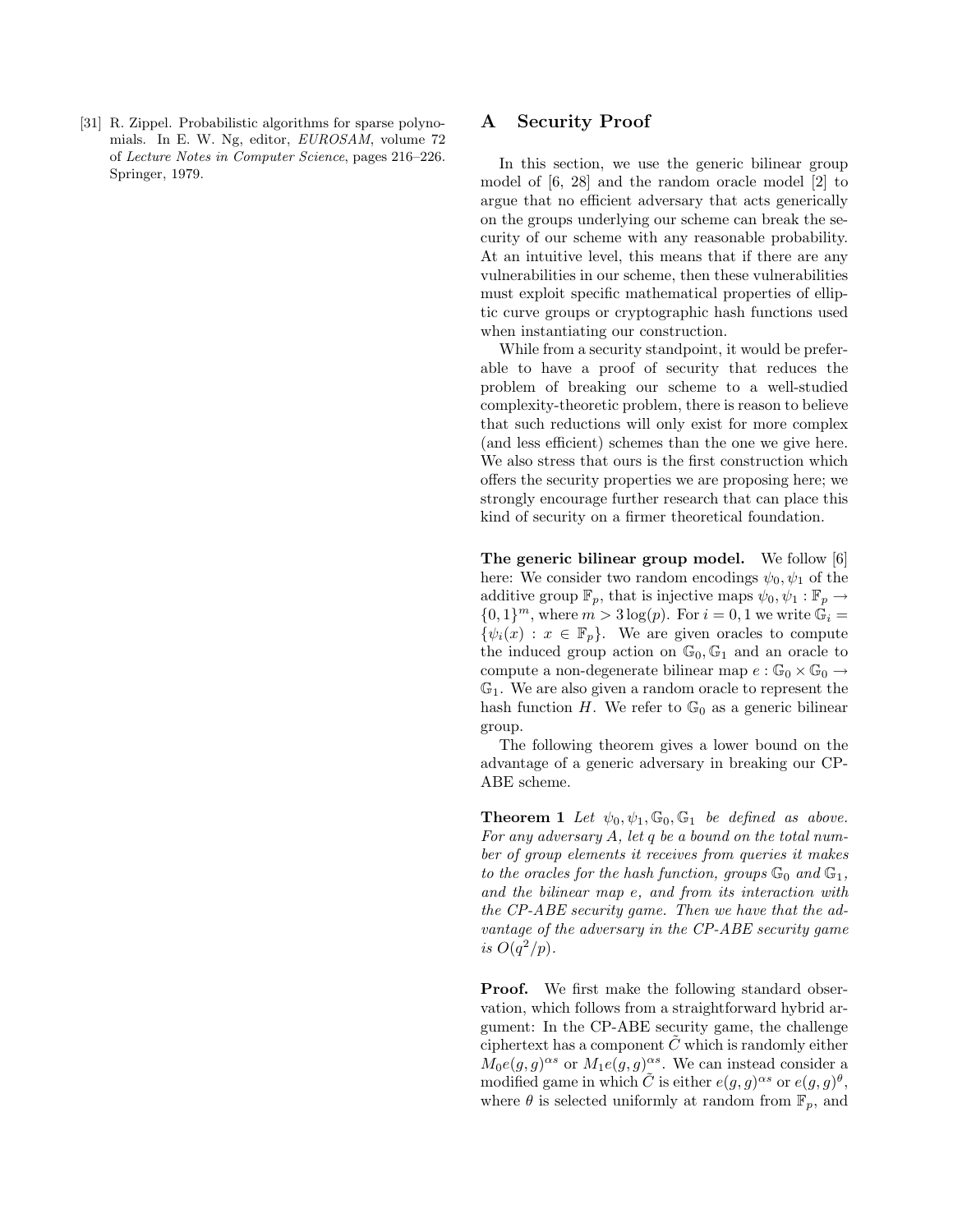the adversary must decide which is the case. It is clear that any adversary that has advantage  $\epsilon$  in the CP-ABE game can be transformed into an adversary that has advantage at least  $\epsilon/2$  in the modified CP-ABE game. (To see this consider two hybrids: one in which the adversary must distinguish between  $M_0e(g,g)^{\alpha s}$ and  $e(g, g)$ <sup> $\theta$ </sup>; another in which it must distinguish between  $e(g,g)$ <sup> $\theta$ </sup> and  $M_1e(g,g)^{\alpha s}$ . Clearly both of these are equivalent to the modified game above.) From now on, we will bound the adversary's advantage in the modified game.

We now introduce some notation for the simulation of the modified CP-ABE game. Let  $g = \psi_0(1)$  (we will write  $g^x$  to denote  $\psi_0(x)$ , and  $e(g, g)^y$  to denote  $\psi_1(y)$ in the future).

At setup time, the simulation chooses  $\alpha, \beta$  at random from  $\mathbb{F}_p$  (which we associate with the integers from 0 to  $p-1$ ). Note that if  $\beta = 0$ , an event that happens with probability  $1/p$ , then setup is aborted, just as it would be in the actual scheme. The public parameters  $h = g^{\beta}, f = g^{1/\beta},$  and  $e(g, g)^{\alpha}$  are sent to the adversary.

When the adversary (or simulation) calls for the evaluation of  $H$  on any string  $i$ , a new random value  $t_i$  is chosen from  $\mathbb{F}_p$  (unless it has already been chosen), and the simulation provides  $g^{t_i}$  as the response to  $H(i)$ .

When the adversary makes its  $i$ <sup>th</sup> key generation query for the set  $S_j$  of attributes, a new random value  $r^{(j)}$  is chosen from  $\mathbb{F}_p$ , and for every  $i \in S_j$ , new random values  $r_i^{(j)}$  are chosen from  $\mathbb{F}_p$ . The simulator i then computes:  $D = g^{(\alpha+r^{(j)})/\beta}$  and for each  $i \in S_j$ , we have  $D_i = g^{r^{(j)} + t_i r_i^{(j)}}$  and  $D'_i = g^{r_i^{(j)}}$ . These values are passed onto the adversary.

When the adversary asks for a challenge, giving two messages  $M_0, M_1 \in \mathbb{G}_1$ , and the access tree A, the simulator does the following. First, it chooses a random s from  $\mathbb{F}_p$ . Then it uses the linear secret sharing scheme associated with A (as described in Section 4) to construct shares  $\lambda_i$  of s for all relevant attributes i. We stress again that the  $\lambda_i$  are all chosen uniformly and independently at random from  $\mathbb{F}_p$  subject to the linear conditions imposed on them by the secret sharing scheme. In particular, the choice of the  $\lambda_i$ 's can be perfectly simulated by choosing  $\ell$  random values  $\mu_1, \ldots, \mu_\ell$ uniformly and independently from  $\mathbb{F}_p$ , for some value of  $\ell$ , and then letting the  $\lambda_i$  be fixed public linear combinations of the  $\mu_k$ 's and s. We will often think of the  $\lambda_i$  as written as such linear combinations of these independent random variables later.

Finally, the simulation chooses a random  $\theta \in \mathbb{F}_p$ , and constructs the encryption as follows:  $\tilde{C} = e(g, g)^{\theta}$ 

and  $C = h<sup>s</sup>$ . For each relevant attribute *i*, we have  $C_i = g^{\lambda_i}$ , and  $C'_i = g^{t_i \lambda_i}$ . These values are sent to the adversary.

(Note, of course, that if the adversary asks for a decryption key for a set of attributes that pass the challenge access structure, then the simulation does not issue the key; similarly if the adversary asks for a challenge access structure such that one of the keys already issued pass the access structure, then the simulation aborts and outputs a random guess on behalf of the adversary, just as it would in the real game.)

We will show that with probability  $1 - O(q^2/p)$ , taken over the randomness of the the choice of variable values in the simulation, the adversary's view in this simulation is identically distributed to what its view would have been if it had been given  $\tilde{C} = e(g, g)^{\alpha s}$ . We will therefore conclude that the advantage of the adversary is at most  $O(q^2/p)$ , as claimed.

When the adversary makes a query to the group oracles, we may condition on the event that (1) the adversary only provides as input values it received from the simulation, or intermediate values it already obtained from the oracles, and  $(2)$  there are p distinct values in the ranges of both  $\phi_0$  and  $\phi_1$ . (This event happens with overwhelming probability  $1-O(1/p)$ .) As such, we may keep track of the algebraic expressions being called for from the oracles, as long as no "unexpected collisions" happen. More precisely, we think of an oracle query as being a rational function  $\nu = \eta/\xi$  in the variables  $\theta, \alpha, \beta, t_i$ 's,  $r_i^{(j)}$ 's,  $r_i^{(j)}$ 's, s, and  $\mu_k$ 's. An unexpected collision would be when two queries corresponding to two distinct formal rational functions  $\eta/\xi \neq \eta'/\xi'$  but where due to the random choices of these variables' values, we have that the values of  $\eta/\xi$  and  $\eta'/\xi'$  coincide.

We now condition on the event that no such unexpected collisions occur in either group  $\mathbb{G}_0$  or  $\mathbb{G}_1$ . For any pair of queries (within a group) corresponding to distinct rational functions  $\eta/\xi$  and  $\eta'/\xi'$ , a collision occurs only if the non-zero polynomial  $\eta \xi' - \xi \eta'$  evaluates to zero. Note that the total degree of  $\eta \xi' - \xi \eta'$  is in our case at most 5. By the Schwartz-Zippel lemma [25, 31], the probability of this event is  $O(1/p)$ . By a union bound, the probability that any such collision happens is at most  $O(q^2/p)$ . Thus, we can condition on no such collision happening and still maintain  $1 - O(q^2/p)$  of the probability mass.

Now we consider what the adversary's view would have been if we had set  $\theta = \alpha s$ . We will show that subject to the conditioning above, the adversary's view would have been identically distributed. Since we are in the generic group model where each group element's representation is uniformly and independently chosen, the only way that the adversary's view can differ in the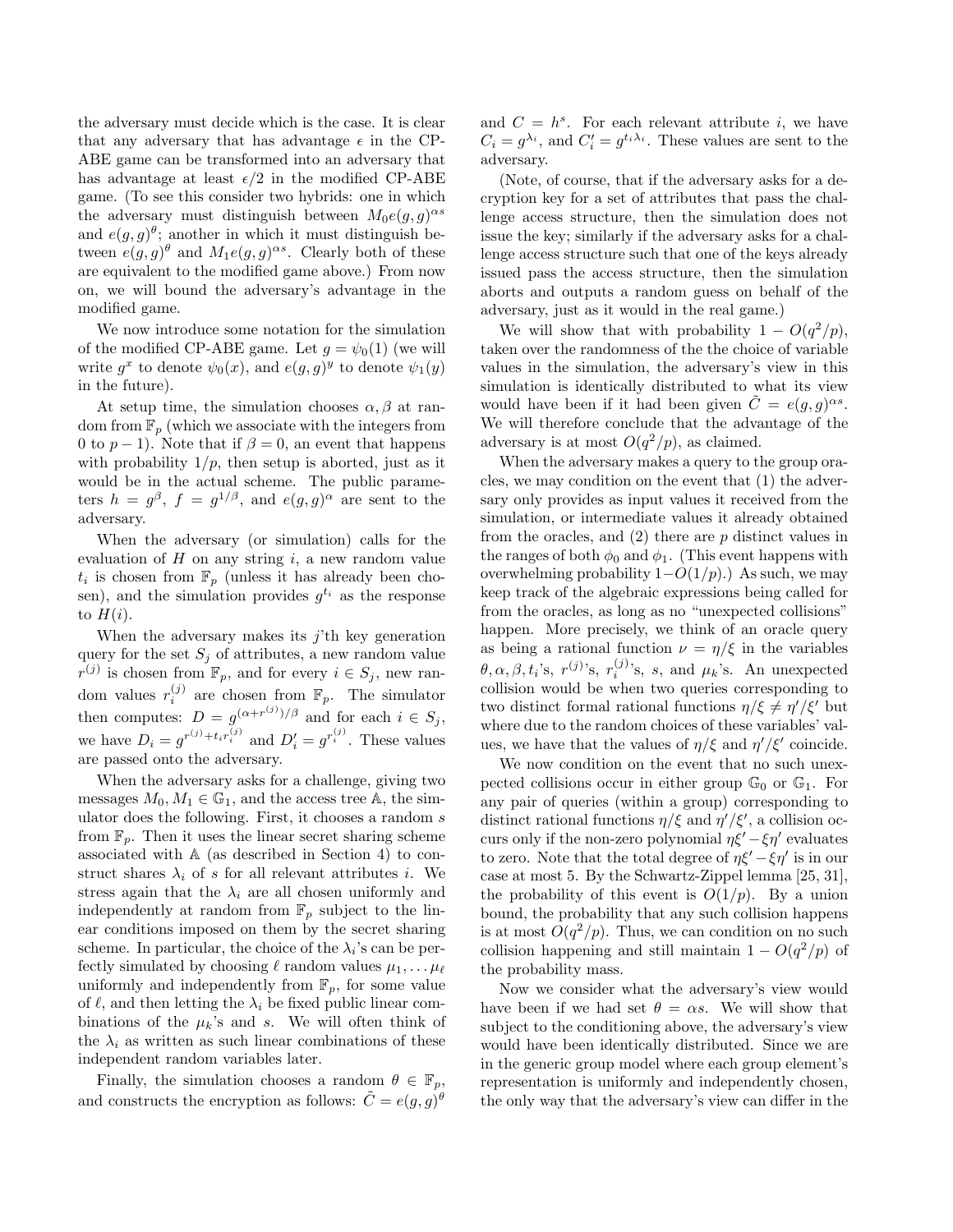| $t_i t_{i'}$            | $\lambda_i t_{i'}$                                    | $t_i t_{i'} \lambda_{i'}$                                              | $t_i r^{(j)} + t_i t_{i'} r_{i'}^{\vee j'}$ |
|-------------------------|-------------------------------------------------------|------------------------------------------------------------------------|---------------------------------------------|
| $t_i r_{i'}^\vee$       | $t_i$                                                 | $\alpha + r^{(j)}$                                                     | $\alpha s + s r^{(j)}$                      |
| $\lambda_i\lambda_{i'}$ | $t_i\lambda_i\lambda_{i'}$                            | $\lambda_{i'}r^{(j)} + \lambda_{i'}t_ir_i^{(j)}$                       | $-\lambda_i r$                              |
| $\lambda_i$             | $t_i t_{i'} \lambda_i \lambda_{i'}$                   | $U^j + t_i t_{i'} \lambda_i r_{i'}^{(j)}$<br>$t_i \lambda_i r_i^{(j)}$ | $t_i\lambda_i r_{i'}^{\vee}$                |
| $t_i\lambda_i$          | $(r^{(j)}+t_ir^{(j)}_i)(r^{(j)}+t_{i'}r^{(j')}_{i'})$ | $(r^{(j)}+t_ir^{(j)}_i)r^{(j)}_{i'}$                                   | $r^{(j)} + t_i r_i^{(j)}$                   |
| $r_i^{(j)}r_{i'}^{(j)}$ | $r^{(j)}$                                             | S                                                                      |                                             |

**Table 1. Possible query types from the adversary.**

case of  $\theta = \alpha s$  is if there are two queries  $\nu$  and  $\nu'$  into  $\mathbb{G}_1$  such that  $\nu \neq \nu'$  but  $\nu|_{\theta=\alpha s} = \nu'|_{\theta=\alpha s}$ . We will show that this never happens. Suppose not.

Recall that since  $\theta$  only occurs as  $e(g,g)^{\theta}$ , which lives in  $\mathbb{G}_1$ , the only dependence that  $\nu$  or  $\nu'$  can have on  $\theta$  is by having some additive terms of the form  $\gamma' \theta$ , where  $\gamma'$  is a constant. Therefore, we must have that  $\nu - \nu' = \gamma \alpha s - \gamma \theta$ , for some constant  $\gamma \neq 0$ . We can then artificially add the query  $\nu - \nu' + \gamma \theta = \gamma \alpha s$  to the adversary's queries. But we will now show that the adversary can *never* construct a query for  $e(g, g)^{\gamma \alpha s}$ (subject to the conditioning we have already made), which will reach a contradiction and establish the theorem.

What is left now is to do a case analysis based on the information given to the adversary by the simulation. For sake of completeness and ease of reference for the reader, in Table 1 we enumerate over all rational function queries possible into  $\mathbb{G}_1$  by means of the bilinear map and the group elements given the adversary in the simulation, except those in which every monomial *involves the variable*  $\beta$ , since  $\beta$  will not be relevant to constructing a query involving  $\alpha s$ . Here the variables i and  $i'$  are possible attribute strings, and the variables j and j' are the indices of secret key queries made by Case 2 For all  $j \in T$  the set of secret shares  $L_j = \{\lambda_{i'} :$ the adversary. These are given in terms of  $\lambda_i$ 's, not  $\mu_k$ 's. The reader may check the values given in Table 1 against the values given in the simulation above.

In the group  $\mathbb{G}_1$ , in addition to the polynomials in the table above, the adversary also has access to 1 and  $\alpha$ . The adversary can query for arbitrary linear combinations of these, and we must show that none of these polynomials can be equal to a polynomial of the form  $\gamma \alpha s$ . Recall that  $\gamma \neq 0$  is a constant.

As seen above, the only way that the adversary can create a term containing  $\alpha s$  is by pairing  $s\beta$  with  $(\alpha + r^{(j)})/\beta$  to get the term  $\alpha s + s r^{(j)}$ . In this way, the adversary could create a query polynomial containing  $\gamma \alpha s + \sum_{j \in T} \gamma_j s r^{(j)}$ , for some set T and constants  $\gamma, \gamma_i \neq 0.$ 

In order for the adversary to obtain a query polynomial of the form  $\gamma \alpha s$ , the adversary must add other linear combinations in order to cancel the terms of the form  $\sum_{j \in T} \gamma_j s r^{(j)}$ .

We observe (by referencing the table above) that the only other term that the adversary has access to that could involve monomials of the form  $sr^{(j)}$  are obtained by pairing  $r^{(j)} + t_i r_i^{(j)}$  with some  $\lambda_{i'}$ , since the  $\lambda_{i'}$  terms are linear combinations of s and the  $\mu_k$ 's.

In this way, for sets  $T'_j$  and constants  $\gamma_{(i,j,i')} \neq 0$ , the adversary can construct a query polynomial of the form:

$$
\gamma \alpha s + \sum_{j \in T} \left( \gamma_j s r^{(j)} + \sum_{(i,i') \in T'_j} \gamma_{(i,j,i')} \left( \lambda_{i'} r^{(j)} + \lambda_{i'} t_i r_i^{(j)} \right) \right) + \text{other terms}
$$

Now, to conclude this proof, we do the following case analysis:

**Case 1** There exists some  $j \in T$  such that the set of secret shares  $L_j = \{\lambda_{i'} : \exists i : (i, i') \in T'_j\}$  do not allow for the reconstruction of the secret  $s$ .

> If this is true, then the term  $sr^{(j)}$  will not be canceled, and so the adversary's query polynomial cannot be of the form  $\gamma \alpha s$ .

 $\exists i : (i, i') \in T'_j$  do allow for the reconstruction of the secret s.

> Fix any  $j \in T$ . Consider  $S_j$ , the set of attributes belonging to the  $j$ 'th adversary key request. By the assumption that no requested key should pass the challenge access structure, and the properties of the secret sharing scheme, we know that the set  $L'_j = {\lambda_i : i \in S_j}$  cannot allow for the reconstruction of s.

> Thus, there must exist at least one share  $\lambda_{i'}$  in  $L_j$ such that  $\lambda_{i'}$  is linearly independent of  $L'_{j}$  when written in terms of s and the  $\mu_k$ 's. By the case analysis, this means that in the adversary's query there is a term of the form  $\lambda_{i'} t_i r_i^{(j)}$  for some  $i \in S_j$ . However, (examining the table above), there is no term that the adversary has access to that can